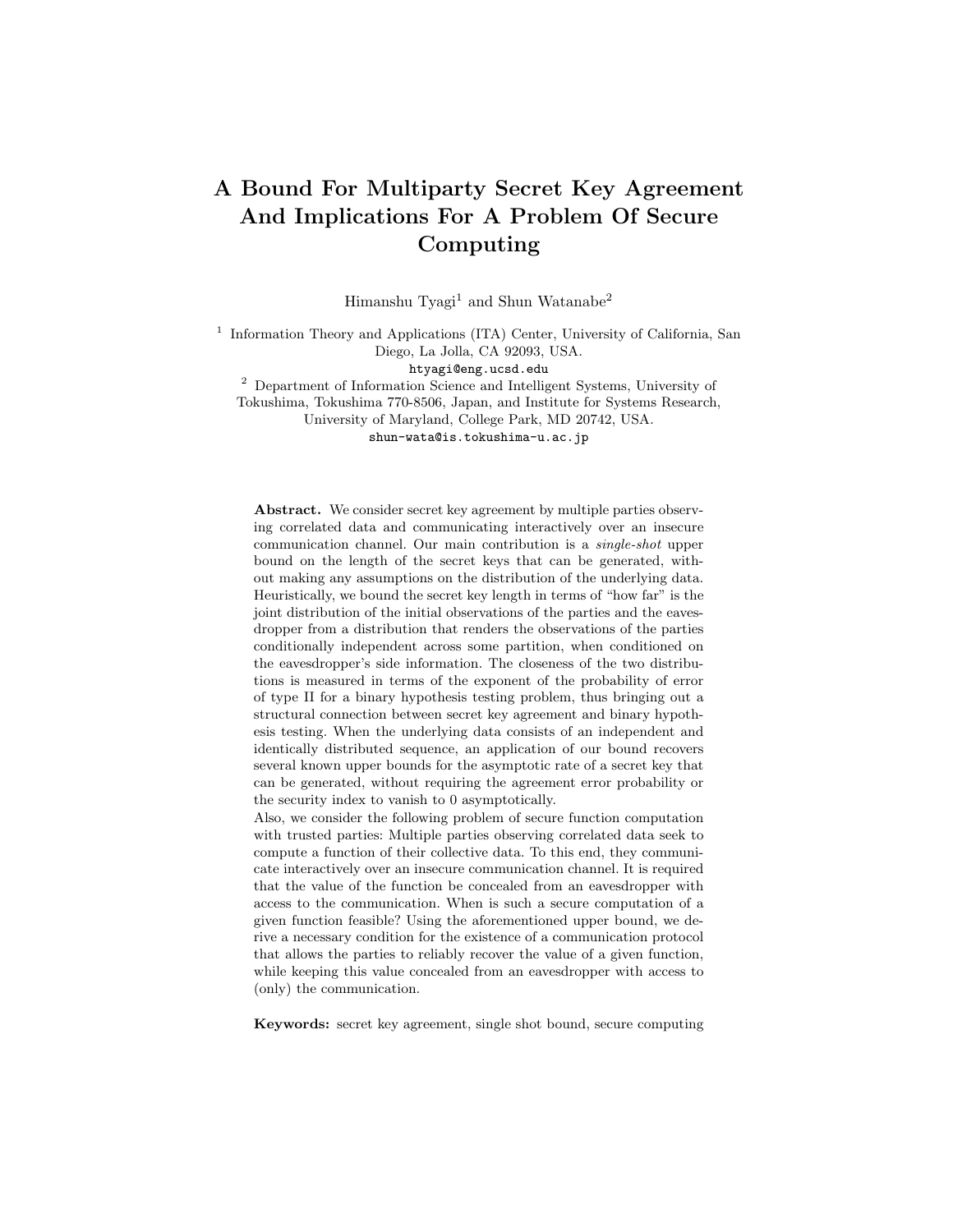# 1 Introduction

A uniformly distributed random string that is shared by legitimate parties and remains concealed from eavesdroppers is a cherished resource in cryptography. It can be used to authenticate or secure the communication between the parties, or as a password granting access to one or more members of a group. It was pointed out first by Bennett, Brassard, and Robert [3] that parties observing correlated data and with access to an authenticated, error-free, albeit insecure, communication channel can harness the correlation in their observations to share a (almost) uniform random string that is concealed from an eavesdropper observing the communication as well as some correlated side information. Such a shared random string, termed a *secret key*  $(SK)$ , is secure in the sense of *infor*mation theoretic security, without making any assumptions on the computation capabilities of the eavesdropper.<sup>3</sup>

For two parties, the problem of SK agreement from correlated observations is well-studied. The problem was introduced by Maurer [20] and Ahlswede and Csiszár  $[1]$ , who considered the case where the correlated observations of the two parties are long sequences, generated by an independent and identically distributed (IID) random process. However, in certain applications it is of interest to consider observations arising from a single realization of correlated random variables (RVs).<sup>4</sup> For instance, in applications such as biometric and hardware authentication (cf. [23, 14]), the correlated observations consist of different versions of the biometric and hardware signatures, respectively, recorded at the registration and the authentication stages. To this end, Renner and Wolf [27] derived bounds on the length of a SK that can be generated by two parties observing a single realization of correlated RVs, using one-side communication.

The problem of SK agreement with multiple parties, for the IID setup, was introduced in [13] (also, see [7] for an early formulation). In this work, we consider the SK agreement problem for multiple parties observing a single realization of correlated RVs.

Our main contributions are summarized below.

#### 1.1 Main contributions

We derive a single-shot upper bound on the length of SKs that can be generated by multiple parties observing correlated data, using interactive public communication. Unlike the single-shot upper bound in [27], which is restricted to two parties with one-way communication, we allow arbitrary interactive communication between multiple parties.<sup>5</sup> Asymptotically our bound is tight – its

<sup>&</sup>lt;sup>3</sup> While the SK is information theoretically secure, the security of the cryptographic protocols using it might be based on computation complexity.

<sup>&</sup>lt;sup>4</sup> This model is sometimes referred to as the *single-shot* model to distinguish it from the IID case.

 $^5$  A comparison between a restriction of our bound to one-way communication and the  $\,$ bound in [27] is unavailable, since the latter involves auxiliary RVs and therefore, is difficult to evaluate.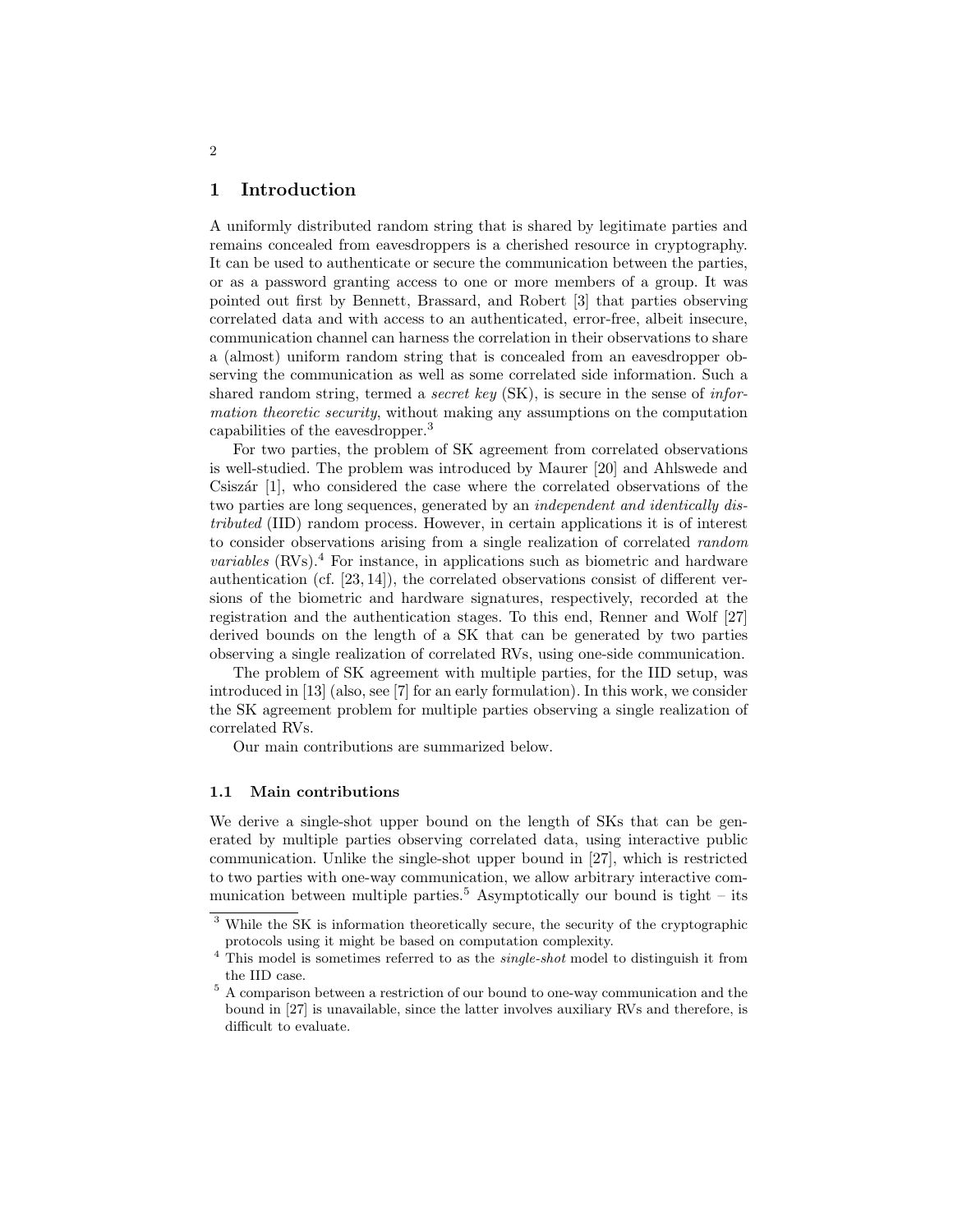application to the IID case recovers some previously known (tight) bounds on the asymptotic SK rates. In fact, we strengthen the previously known asymptotic results since we do not require the probability of error in SK agreement or the security index to be asymptotically  $0<sup>6</sup>$ 

For the heuristic idea underlying our upper bound, consider the two party case when the eavesdropper observes only the communication between the legitimate parties (no side-information). Clearly, if the observations of the legitimate parties are independent, a SK cannot be generated. We upper bound the length of SKs that can be generated in terms of "how far" is the joint distribution of the observations of the parties and from a distribution that renders their observations independent. Specifically, for this special case, we show

$$
S_{\epsilon}(X_1, X_2) \le -\log \beta_{\epsilon + \eta} (P_{X_1 X_2}, P_{X_1} \times P_{X_2}) + 2 \log(1/\eta),
$$

where  $S_{\epsilon}(X_1, X_2)$  is the maximum length of a SK (for a given security index  $\epsilon$ ). Here the distance between  $P_{X_1X_2}$  and  $P_{X_1} \times P_{X_2}$  is measured by  $\beta_{\epsilon}$ , which is the optimal probability of error of type II for testing the null hypothesis  $P_{X_1X_2}$  with the alternative  $P_{X_1} \times P_{X_2}$ , given that the probability of error of type I is smaller than  $\epsilon$ . Similarly, in the general case, our main result in Theorem 1 bounds the secret key length in terms of the distance between the joint distribution of the observations of the parties and the eavesdropper and a distribution that renders the observations of the parties conditionally independent across some partition, when conditioned on the eavesdropper's side information.

Our approach brings out a structural connection between SK agreement and binary hypothesis testing. This is in the spirit of [24], where a connection between channel coding and binary hypothesis testing was used to establish an upper bound on the rate of good channel codes (see, also, [35, 16]). Also, our upper bound is reminiscent of the measure of entanglement for a quantum state proposed in [34], namely the minimum distance between the density matrix of the state and that of a disentangled state. This measure of entanglement was shown to be an upper bound on the entanglement of distillation in [34], where the latter is the largest proportion of maximally entangled states that can be distilled using a purification process [4].

As an application, we relate our result to the following problem of secure function computation with trusted parties introduced in [33] (for an early version of the problem, see [22]): Multiple parties observing correlated data seek to compute a function of their collective data. To this end, they communicate interactively over a public communication channel, which is assumed to be authenticated and error-free. It is required that the value of the function be concealed from an eavesdropper with access to the communication. When is such a secure computation of a given function feasible?<sup>7</sup> Using our aforementioned upper bound, we derive a necessary condition for the existence of a communication

<sup>6</sup> Such bounds that do not require the probability of error to vanish to 0 are called strong converse bounds [12].

<sup>&</sup>lt;sup>7</sup> In contrast to the traditional definition of secure computing [37], the legitimate parties are trusted and allowed to get any information about each other's data.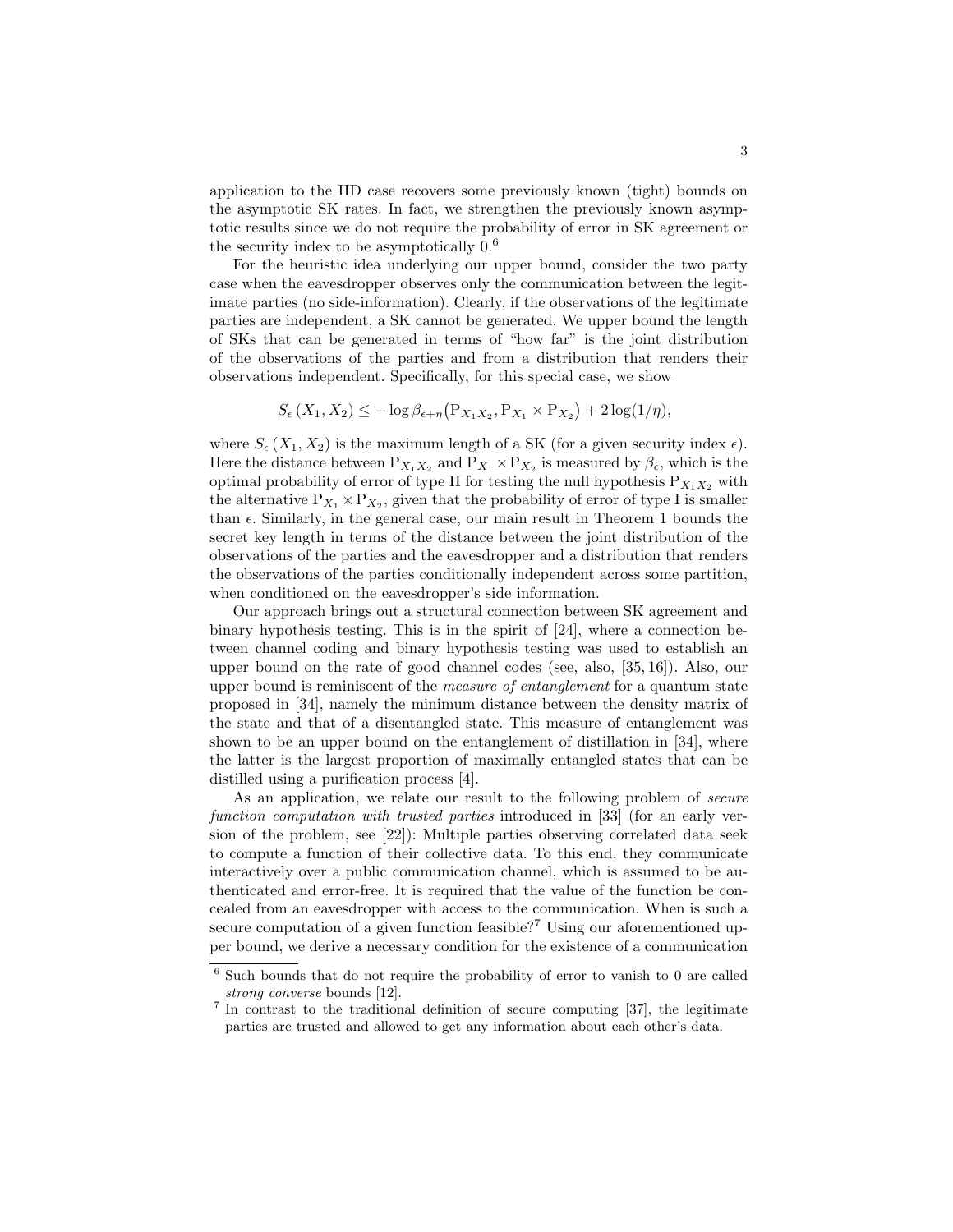protocol that allows the parties to reliably recover the value of a given function, while keeping this value concealed from an eavesdropper with access to (only) the communication.

#### 1.2 Outline of paper

The next section contains formal descriptions of our model, the allowed interactive communication, and a SK, along with a definition of the SK capacity. Also, we review some basic notions in binary hypothesis testing that will be used in this paper. Our main result is Theorem 1 in Section 3; implications of this main result are presented as corollaries. In Section 4, we show that our new upper bound is asymptotically tight and leads to a strong converse for the SK capacity. Implications for the secure computing problem with trusted parties, along with illustrative examples, are given in Section 5. The final section contains a discussion of our results.

#### 1.3 Notations

For brevity, we use abbreviations SK, RV, and IID for secret key, random variable, and independent and identically distributed, respectively; a plural form will be indicated by appending an 's' to the abbreviation. The RVs are denoted by capital letters and the corresponding range sets are denoted by calligraphic letters. The distribution of a RV U is given by  $P_U$ . The set of all parties  $\{1, ..., m\}$ is denoted by M. For a collection of RVs  $\{U_1, ..., U_m\}$  and a subset A of M,  $U_A$  denotes the RVs  $\{U_i, i \in A\}$ . For a RV U,  $U^n$  denotes n IID repetitions of the RV  $U$ . Similarly,  $P<sup>n</sup>$  denotes the distribution corresponding to the n IID repetitions generated from P. All logarithms in this paper are to the base 2.

# 2 Preliminaries

We consider the problem of SK agreement using interactive public communication by m (trusted) parties. The *i*th party observes a discrete RV  $X_i$  taking values in a finite set  $\mathcal{X}_i$ ,  $1 \leq i \leq m$ .<sup>8</sup> Upon making these observations, the parties communicate interactively over a public communication channel that is accessible by an eavesdropper, who additionally observes a RV Z such that the RVs  $(X_{\mathcal{M}}, Z)$  have a distribution  $P_{X_{\mathcal{M}}Z}$ . We assume that the communication is error-free and each party receives the communication from every other party. Furthermore, we assume that the public communication is authenticated and the eavesdropper cannot tamper with it. Specifically, the communication is sent over r rounds of interaction. In the jth round of communication,  $1 \leq j \leq r$ , the ith party sends  $F_{ij}$ , which is a function of its observation  $X_i$ , a locally generated randomness<sup>9</sup>  $U_i$  and the previously observed communication

 $F_{11},..., F_{m1}, F_{12},..., F_{m2},..., F_{1j},..., F_{(i-1)j}.$ 

 $\frac{8}{8}$  Our main theorem remains valid for RVs taking countably many values.

<sup>&</sup>lt;sup>9</sup> The RVs  $U_1, ..., U_m$  are mutually independent and independent jointly of  $(X_\mathcal{M}, Z)$ .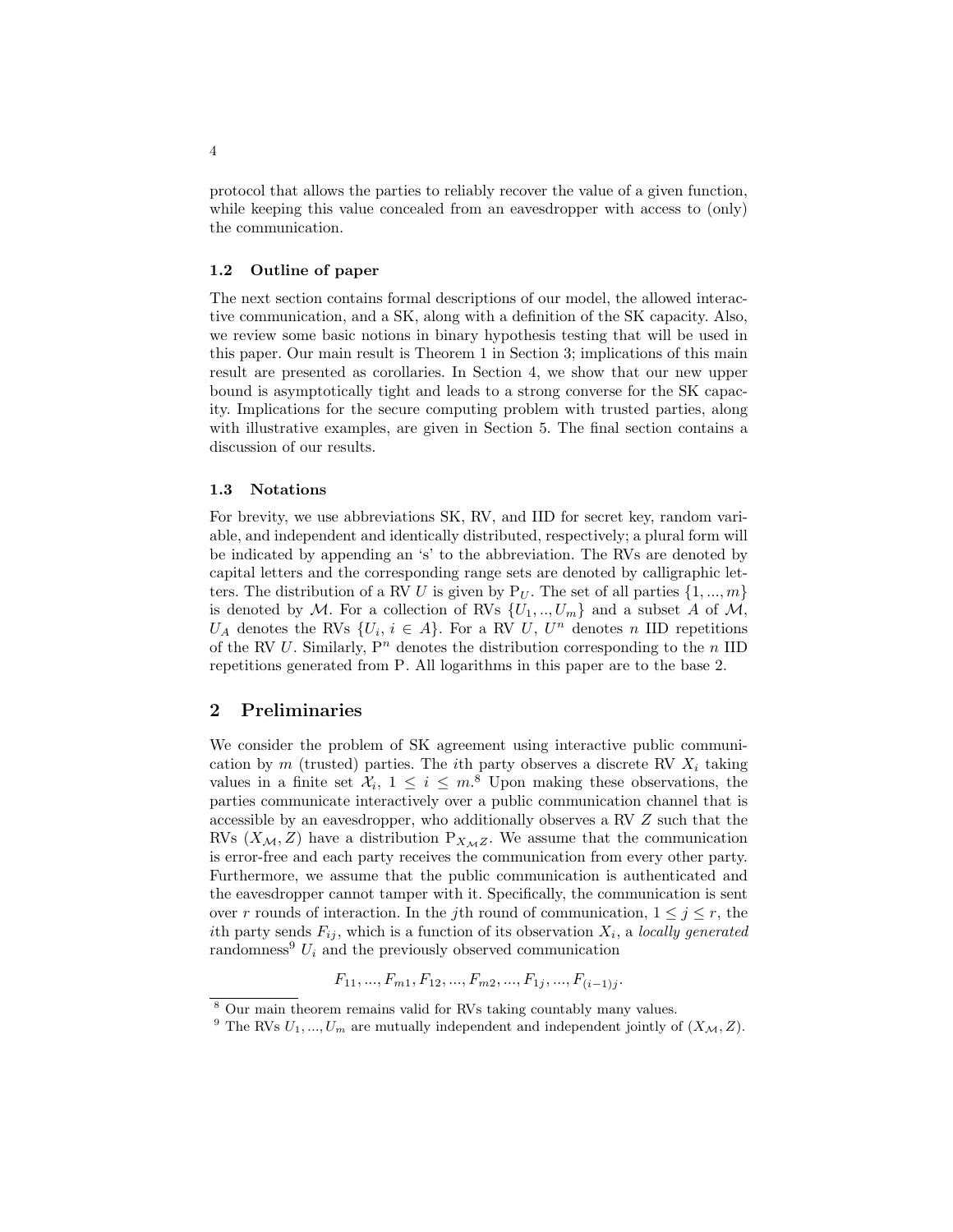The overall interactive communication  $F_{11},..., F_{m1},..., F_{1r},..., F_{mr}$  is denoted by F.

Using the interactive communication  $\bf{F}$  and their local observations, the parties agree on a SK. In the next section, we formally explain this notion.

#### 2.1 Secret keys

A SK is a collection of RVs  $K_1, ..., K_m$ , where the *i*<sup>th</sup> party gets  $K_i$ , that agree with probability close to 1 and are concealed, in effect, from an eavesdropper. Formally, the *i*th party computes a function  $K_i$  of  $(U_i, X_i, \mathbf{F})$ . Traditionally, the RVs  $K_1, ..., K_m$  with a common range K constitute an  $(\epsilon, \delta)$ -SK if the following two conditions are satisfied (for alternative definitions of secrecy, see [20, 11, 13])

$$
P(K_1 = \dots = K_m) \ge 1 - \epsilon,\tag{1}
$$

$$
\frac{1}{2} \left\| \mathbf{P}_{K_1 \mathbf{F} Z} - \mathbf{P}_{\text{unif}} \times \mathbf{P}_{\mathbf{F} Z} \right\| \le \delta,
$$
\n(2)

where  $\|\cdot\|$  is the variational distance and  $P_{\text{unif}}$  is the uniform distribution on  $K$ . The first condition above represents the reliable *recovery* of the SK and the second condition guarantees *security*. In this work, we use the following alternative definition of a SK, which conveniently combines the recoverability and the security conditions (cf. [25]): The RVs  $K_1, ..., K_m$  above constitute an  $\epsilon$ -SK with common range  $K$  if

$$
\frac{1}{2} \left\| P_{K_{\mathcal{M}} \mathbf{F}Z} - P_{\text{unif}}^{(\mathcal{M})} \times P_{\mathbf{F}Z} \right\| \le \epsilon,
$$
\n(3)

where

$$
P_{\text{unif}}^{(\mathcal{M})}(k_{\mathcal{M}}) = \frac{\mathbb{1}(k_1 = \cdots = k_m)}{|\mathcal{K}|}.
$$

In fact, the two definitions above are closely related.

**Proposition 1.** Given  $0 \leq \epsilon, \delta \leq 1$ , if  $K_{\mathcal{M}}$  constitute an  $(\epsilon, \delta)$ -SK under (1) and (2), then they constitute an  $(\epsilon + \delta)$ -SK under (3).

Conversely, if  $K_{\mathcal{M}}$  constitute an  $\epsilon$ -SK under (3), then they constitute an  $(\epsilon, \epsilon)$ -SK under (1) and (2).

Note that a SK generation protocol that satisfies (3) universally composable $emulates$  an ideal SK generation protocol (see [6] for a definition).<sup>10</sup> Therefore, by the composition theorem in [6], the complex cryptographic protocols using such SKs instead of perfect SKs are secure.<sup>11</sup>

We are interested in characterizing the maximum length log  $|K|$  of an  $\epsilon$ -SK.

<sup>&</sup>lt;sup>10</sup> The emulation is with emulation slack  $\epsilon$ , for an environment of unbounded computational complexity.

 $11$  A perfect SK refers to unbiased shared bits that are independent of eavesdropper's observations.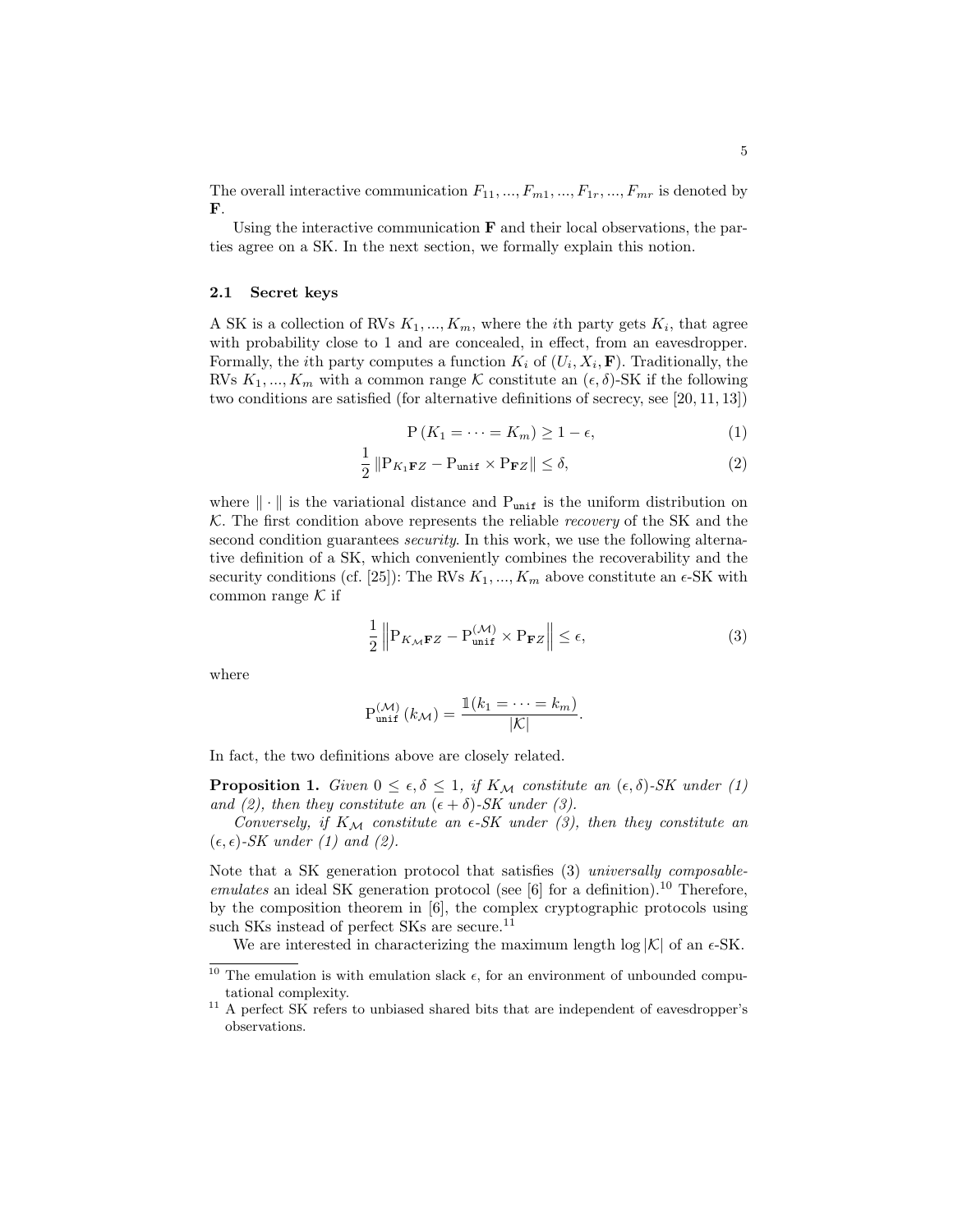**Definition 1.** Given  $0 \leq \epsilon < 1$ , denote by  $S_{\epsilon}(X_1, ..., X_m | Z)$  the maximum length  $\log |\mathcal{K}|$  of an  $\epsilon$ -SK  $K_{\mathcal{M}}$  with common range  $\mathcal{K}$ .

Next, we define the concept of SK capacity [20, 1, 13].

**Definition 2.** Given  $0 < \epsilon < 1$ , the  $\epsilon$ -SK capacity  $C(\epsilon)$  is defined as follows:

$$
C(\epsilon) := \liminf_{n \to \infty} \frac{1}{n} S_{\epsilon}(X_1^n, ..., X_m^n \mid Z^n),
$$

where the RVs  $\{X_{Mt}, Z_t\}$  are IID for  $1 \le t \le n$ , with a common distribution  $P_{X_{\mathcal{M}}}Z$ .

The SK capacity  $C$  is defined as the limit

$$
C:=\lim_{\epsilon\to 0}C(\epsilon).
$$

For the case when the eavesdropper does not observe any side information, i.e.,  $Z = constant$ , the SK capacity for two parties was characterized by Maurer [20] and Ahlswede and Csiszár  $[1]$ . Later, the SK capacity for a multiterminal model, with  $Z = constant$  was characterized by Csiszár and Narayan [13]. The general problem of characterizing the SK capacity for arbitrary Z remains open. Several upper bounds for SK capacity are known [20, 1, 21, 26, 13, 15], which are tight for special cases.

In this paper, we present a single-shot upper bound on  $S_{\epsilon}(X_1, ..., X_m | Z)$ . As a consequence, we obtain an upper bound on  $C(\epsilon)$ . In fact, for the case  $Z=$ constant, this upper bound coincides with  $C$ , thus establishing that

$$
C = C(\epsilon), \quad \forall \, 0 < \epsilon < 1.
$$

This is a strengthening of the result in [32], where a strong converse was established for  $(\epsilon, \delta_n)$ -SKs under (1) and (2), with  $\delta_n \to 0$  as  $n \to 0$ .

Our upper bound is based on relating the SK agreement problem to a binary hypothesis testing problem; in the next section we review some basic concepts in hypothesis testing that will be used.

#### 2.2 Hypothesis testing

Consider a binary hypothesis testing problem with null hypothesis P and alternative hypothesis Q, where P and Q are distributions on the same alphabet  $\mathcal{X}$ . Upon observing a value  $x \in \mathcal{X}$ , the observer needs to decide if the value was generated by the distribution P or the distribution Q. To this end, the observer applies a stochastic test T, which is a conditional distribution on  $\{0, 1\}$  given an observation  $x \in \mathcal{X}$ . When  $x \in \mathcal{X}$  is observed, the test T chooses the null hypothesis with probability  $T(0|x)$  and the alternative hypothesis with probability  $T(1|x) = 1 - T(0|x)$ . For  $0 \le \epsilon < 1$ , denote by  $\beta_{\epsilon}(P,Q)$  the infimum of the probability of error of type II given that the probability of error of type I is less than  $\epsilon$ , i.e.,

$$
\beta_{\epsilon}(\mathbf{P}, \mathbf{Q}) := \inf_{\mathbf{T} : \mathbf{P}[\mathbf{T}] \ge 1 - \epsilon} \mathbf{Q}[\mathbf{T}],
$$
\n(4)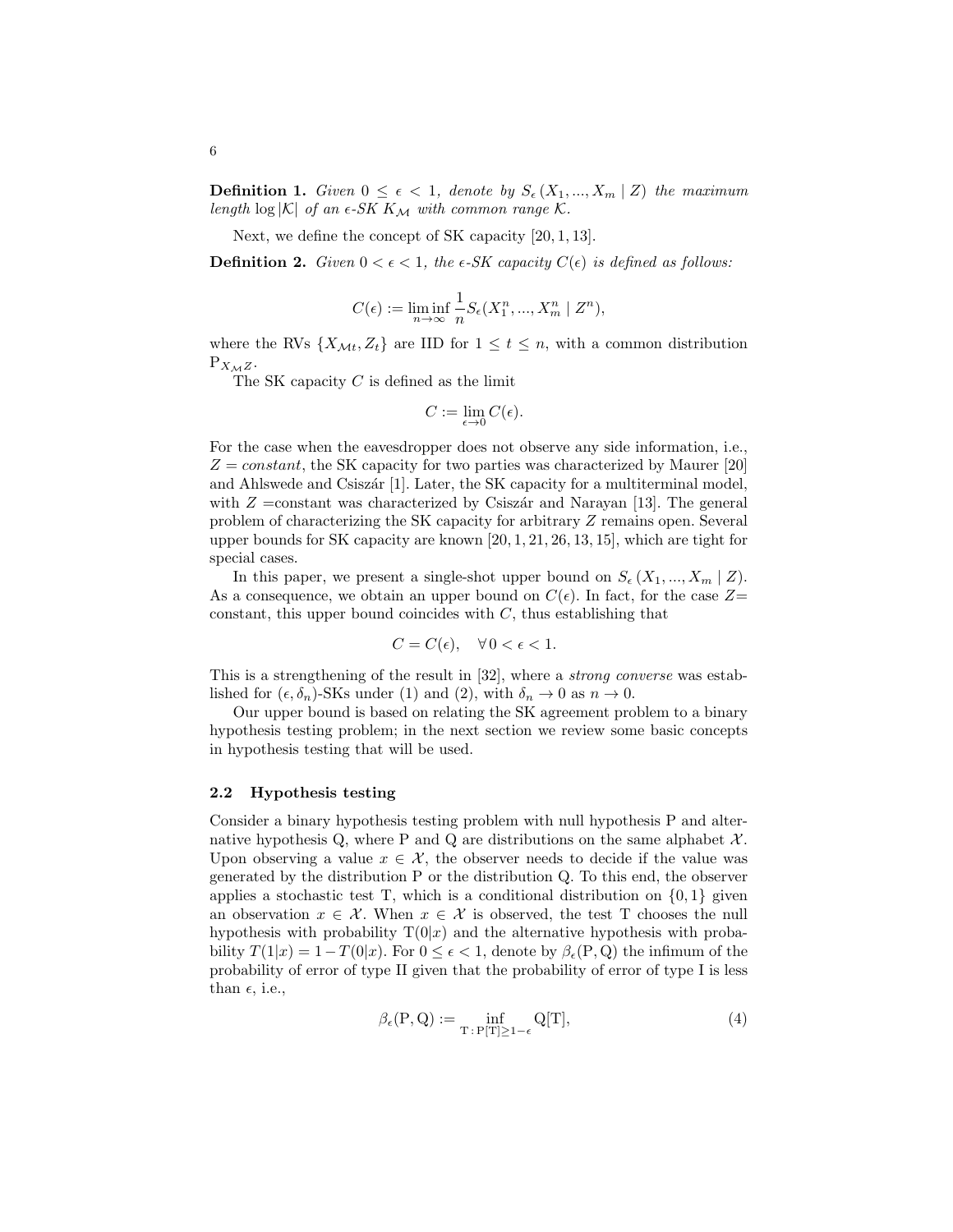where

$$
P[T] = \sum_{x} P(x)T(0|x),
$$
  

$$
Q[T] = \sum_{x} Q(x)T(0|x).
$$

We close this section by noting two important properties of the quantity  $\beta_{\epsilon}(P, Q)$ .

1. Data Processing Inequality. Let W be a stochastic mapping from  $\mathcal{X}$ to Y, i.e., for each  $x \in \mathcal{X}$ , W( $\cdot \mid x$ ) is a distribution on Y. Then, with  $PW(y) = \sum_x P(x)W(y|x)$  and  $QW(y) = \sum_x Q(x)W(y|x)$ , we have

$$
\beta_{\epsilon}(\mathbf{P}, \mathbf{Q}) \le \beta_{\epsilon}(\mathbf{PW}, \mathbf{QW}).\tag{5}
$$

In other words, if we add extra noise to the observations, then  $\beta_{\epsilon}$  can only increase.

2. Stein's Lemma. (cf. [19, Theorem 3.3]) For every  $0 < \epsilon < 1$ , we have

$$
\lim_{n \to \infty} -\frac{1}{n} \log \beta_{\epsilon}(\mathbf{P}^n, \mathbf{Q}^n) = D(\mathbf{P} \| \mathbf{Q}),\tag{6}
$$

where  $D(P||Q)$  is the Kullback-Leibler divergence given by

$$
D(P||Q) = \sum_{x \in \mathcal{X}} P(x) \log \frac{P(x)}{Q(x)},
$$

with the convention  $0 \log(0/0) = 0$ .

# 3 Main result: Upper bound on the length of a multiparty secret key

In this section, we present a new methodology for proving converse results for the multiparty SK agreement problem. Our main result is an upper bound on the length  $\log |\mathcal{K}|$  of a SK generated by multiple parties, using interactive public communication.

Consider a (nontrivial) partition  $\pi = {\pi_1, ..., \pi_l}$  of the set *M*. Heuristically, if the underlying distribution of the observations  $P_{X_{\mathcal{M}}Z}$  is such that  $X_{\mathcal{M}}$  are conditionally independent across the partition  $\pi$  given Z, the length of a SK that can be generated is 0. Our approach is to bound the length of a generated SK in terms of "how far" is the distribution  $P_{X_{MZ}}$  from another distribution  $\mathbf{Q}_{X_{\mathcal{M}}Z}^{\pi}$  that renders  $X_{\mathcal{M}}$  conditionally independent across the partition  $\pi$  given Z – the closeness of the two distributions is measured by  $\beta_{\epsilon} (P_{X_{\mathcal{M}}Z}, Q_{X_{\mathcal{M}}Z}^{\pi})$ .

Specifically, for a partition  $\pi$  with  $|\pi| \geq 2$  parts, let  $\mathcal{Q}(\pi)$  be the set of all distributions  $Q_{X_{\mathcal{M}}Z}^{\pi}$  that factorize as follows:

$$
Q_{X_{\mathcal{M}}|Z}^{\pi}(x_1,\ldots,x_m|z) = \prod_{i=1}^{|\pi|} Q_{X_{\pi_i}|Z}^{\pi}(x_{\pi_i}|z). \tag{7}
$$

Our main result is given below.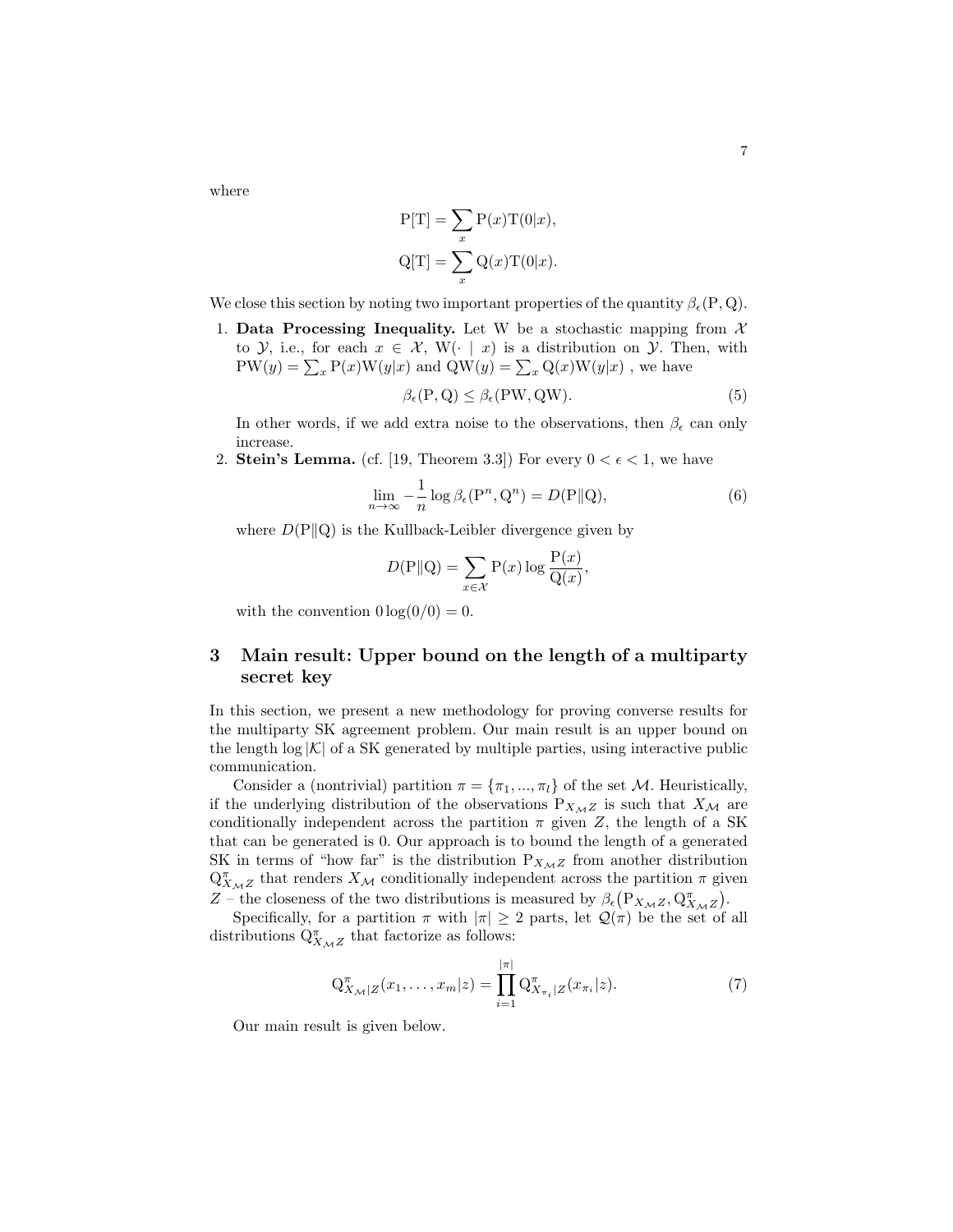**Theorem 1 (Single-Shot Converse).** Given  $0 \le \epsilon < 1$ ,  $0 < \eta < 1 - \epsilon$ , and a partition  $\pi$  of M. It holds that

$$
S_{\epsilon}(X_1, ..., X_m \mid Z) \le \frac{1}{|\pi| - 1} \left[ -\log \beta_{\epsilon + \eta} \left( \mathbf{P}_{X_{\mathcal{M}}Z}, \mathbf{Q}_{X_{\mathcal{M}}Z}^{\pi} \right) + |\pi| \log(1/\eta) \right] \tag{8}
$$

for all  $Q_{X_{\mathcal{M}}Z}^{\pi} \in \mathcal{Q}(\pi)$ .

8

To prove Theorem 1, we first relate the SK length to the exponent of the probability of error of type II in a binary hypothesis testing problem where an observer of  $(K_{\mathcal{M}}, \mathbf{F}, Z)$  seeks to find out if the underlying distribution was  $P_{X_{\mathcal{M}}Z}$  or  $Q_{X_{\mathcal{M}}Z}^{\pi}$ . This result is stated next.

**Lemma 1.** For an  $\epsilon$ -SK  $K_{\mathcal{M}}$  with a common range K generated using an interactive communication **F**, let  $W_{K_{\mathcal{M}}\mathbf{F}|X_{\mathcal{M}}Z}$  be the resulting conditional distribution on  $(K_{\mathcal{M}}, \mathbf{F})$  given  $(X_{\mathcal{M}}, Z)$ . Then, for every  $0 < \eta < 1 - \epsilon$  and every  $Q_{X_{\mathcal{M}}Z}^{\pi} \in \mathcal{Q}(\pi)$ , we have

$$
\log |\mathcal{K}| \le \frac{1}{|\pi| - 1} \bigg[ -\log \beta_{\epsilon + \eta} \big( P_{K_{\mathcal{M}} \mathbf{F} Z}, Q_{K_{\mathcal{M}} \mathbf{F} Z}^{\pi} \big) + |\pi| \log(1/\eta) \bigg], \qquad (9)
$$

where  $P_{K_{\mathcal{M}}\mathbf{F}Z}$  is the marginal of  $(K_{\mathcal{M}}, \mathbf{F}, Z)$  for the joint distribution

$$
P_{K_{\mathcal{M}} \mathbf{F} X_{\mathcal{M}} Z} = W_{K_{\mathcal{M}} \mathbf{F} | X_{\mathcal{M}} Z} P_{X_{\mathcal{M}} Z},
$$

and  $Q_{K_{\mathcal{M}}\mathbf{FZ}}^{\pi}$  is the corresponding marginal for the joint distribution

$$
Q_{K_{\mathcal{M}}\mathbf{F} X_{\mathcal{M}}Z}^{\pi} = W_{K_{\mathcal{M}}\mathbf{F}|X_{\mathcal{M}}Z} Q_{X_{\mathcal{M}}Z}^{\pi}.
$$

Also, we need the following basic property of interactive communication which was pointed out in [32].

**Lemma 2.** Given  $Q_{X_{\mathcal{M}}Z}^{\pi} \in \mathcal{Q}(\pi)$  and an interactive communication **F**, the following holds:

$$
Q_{X_{\mathcal{M}}|\mathbf{F}Z}^{\pi}(x_{\mathcal{M}}|\mathbf{f},z) = \prod_{i=1}^{|\pi|} Q_{X_{\pi_i}|\mathbf{F}Z}^{\pi}(x_{\pi_i}|\mathbf{f},z),
$$

i.e., conditionally independent observations remain so when conditioned additionally on an interactive communication.

Proof of Lemma 1. We establish (9) by constructing a test for the hypothesis testing problem with null hypothesis  $P = P_{K_{\mathcal{M}}FZ}$  and alternative hypothesis  $Q = Q_{K_{\mathcal{M}}\mathbf{FZ}}^{\pi}$ . Specifically, we use a deterministic test<sup>12</sup> with the following acceptance region (for the null hypothesis)<sup>13</sup>:

$$
\mathcal{A} := \left\{ (k_{\mathcal{M}}, \mathbf{f}, z) : \log \frac{P_{\text{unif}}^{(\mathcal{M})}(k_{\mathcal{M}})}{Q_{K_{\mathcal{M}}|\mathbf{F}Z}^{\pi}(k_{\mathcal{M}}|\mathbf{f}, z)} \geq \lambda_{\pi} \right\},\
$$

<sup>&</sup>lt;sup>12</sup> In fact, we use a simple threshold test on the log-likelihood ratio but with  $P_{unit}^{(M)} \times P_{FZ}$ in place of  $P_{K_{\mathcal{M}}\mathbf{FZ}}$ , since the two distributions are close to each other by the security condition (3).

<sup>&</sup>lt;sup>13</sup> The values  $(k_{\mathcal{M}}, \mathbf{f}, z)$  with  $Q_{K_{\mathcal{M}}|\mathbf{F}Z}^{\pi}(k_{\mathcal{M}}|\mathbf{f}, z) = 0$  are included in A.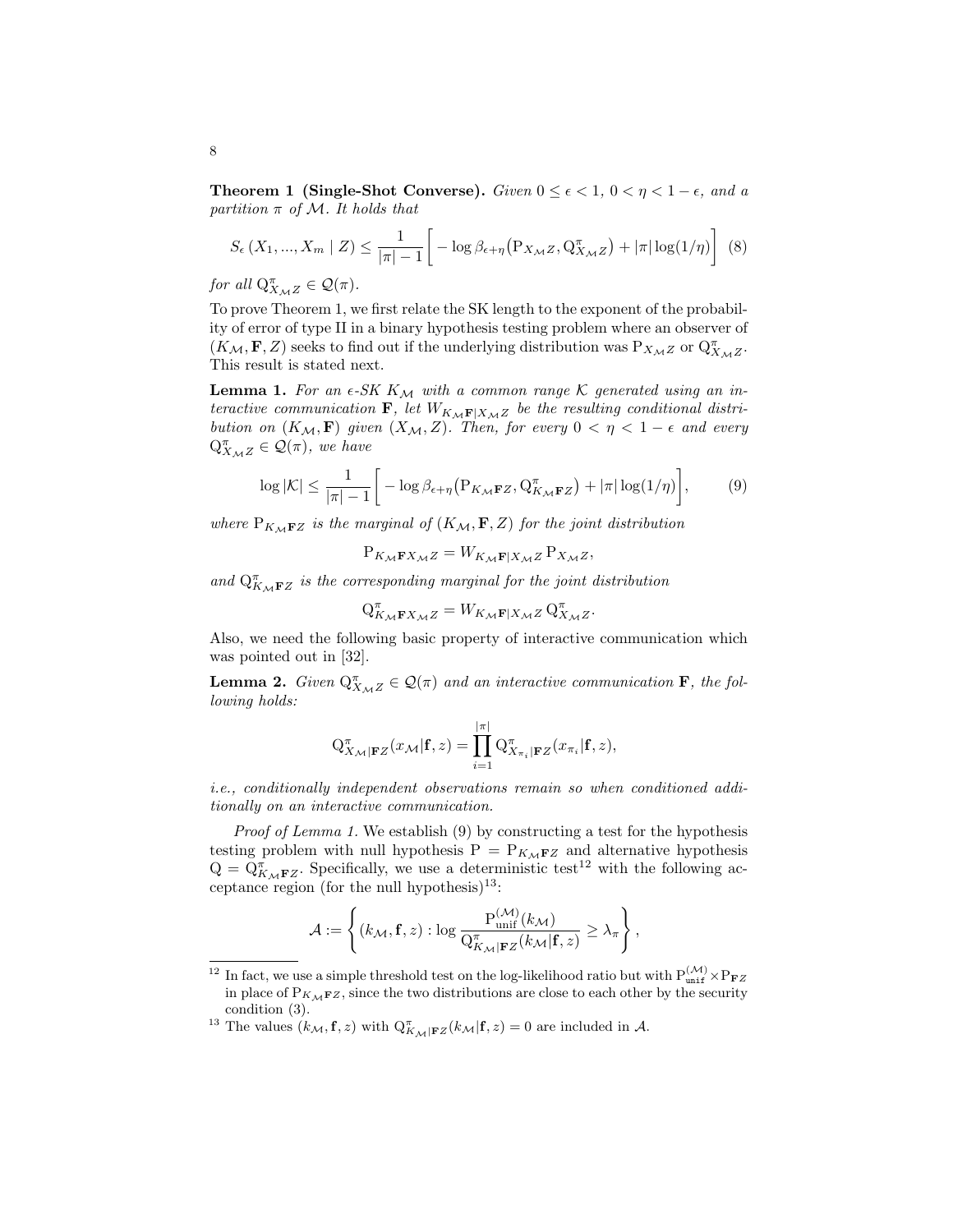where

$$
\lambda_{\pi} = (|\pi| - 1) \log |\mathcal{K}| - |\pi| \log(1/\eta).
$$

For this test, the probability of error of type II is bounded above as

$$
Q_{K_{\mathcal{M}}\mathbf{F}Z}^{\pi}(\mathcal{A}) = \sum_{\mathbf{f},z} Q_{\mathbf{F}Z}^{\pi}(\mathbf{f},z) \sum_{\substack{k_{\mathcal{M}}:\\\k_{\mathcal{M}}\mathbf{f},z\geq \epsilon\mathcal{A}}} Q_{K_{\mathcal{M}}|\mathbf{F}Z}^{\pi}(k_{\mathcal{M}}|\mathbf{f},z)
$$
  

$$
\leq 2^{-\lambda_{\pi}} \sum_{\mathbf{f},z} Q_{\mathbf{F}Z}^{\pi}(\mathbf{f},z) \sum_{k_{\mathcal{M}}} P_{\text{unif}}^{(\mathcal{M})}(k_{\mathcal{M}})
$$

$$
= |\mathcal{K}|^{1-|\pi|\eta^{-|\pi|}}. \tag{10}
$$

On the other hand, the probability of error of type I is bounded above as

$$
P_{K_{\mathcal{M}}\mathbf{F}Z}(\mathcal{A}^c) \leq \frac{1}{2} \left\| P_{K_{\mathcal{M}}\mathbf{F}Z} - P_{\text{unif}}^{(\mathcal{M})} \times P_{\mathbf{F}Z} \right\| + P_{\text{unif}}^{(\mathcal{M})} \times P_{Z\mathbf{F}}(\mathcal{A}^c)
$$
  

$$
\leq \epsilon + P_{\text{unif}}^{(\mathcal{M})} \times P_{\mathbf{F}Z}(\mathcal{A}^c),
$$
 (11)

where the first inequality follows from the definition of variational distance, and the second is a consequence of the security condition (3) satisfied by the  $\epsilon$ -SK  $K_{\mathcal{M}}.$  The second term above can be expressed as follows:

$$
P_{\text{unif}}^{(\mathcal{M})} \times P_{\mathbf{F}Z} (\mathcal{A}^c) = \sum_{\mathbf{f},z} P_{\mathbf{F}Z} (\mathbf{f},z) \frac{1}{|\mathcal{K}|} \sum_{k} \mathbb{1} ((\mathbf{k}, \mathbf{f}, z) \in \mathcal{A}^c)
$$
  
= 
$$
\sum_{\mathbf{f},z} P_{\mathbf{F}Z} (\mathbf{f}, z) \frac{1}{|\mathcal{K}|} \sum_{k} \mathbb{1} \left( Q_{K_{\mathcal{M}} | \mathbf{F}Z}^{\pi} (\mathbf{k} | \mathbf{f}, z) |\mathcal{K}|^{|\pi|} \eta^{|\pi|} > 1 \right),
$$
(12)

where  $\mathbf{k} = (k, \ldots, k)$ . The inner sum can be further upper bounded as

$$
\sum_{k} \mathbb{1} \left( \mathbf{Q}_{K_{\mathcal{M}}|\mathbf{F}Z}^{\pi}(\mathbf{k}|\mathbf{f}, z) | \mathcal{K} |^{|\pi|} \eta^{|\pi|} > 1 \right) \leq \sum_{k} \left( \mathbf{Q}_{K_{\mathcal{M}}|\mathbf{F}Z}^{\pi}(\mathbf{k}|\mathbf{f}, z) | \mathcal{K} |^{|\pi|} \eta^{|\pi|} \right)^{\frac{1}{|\pi|}}
$$

$$
= |\mathcal{K}| \eta \sum_{k} \mathbf{Q}_{K_{\mathcal{M}}|\mathbf{F}Z}^{\pi}(\mathbf{k}|\mathbf{f}, z)^{\frac{1}{|\pi|}}
$$

$$
= |\mathcal{K}| \eta \sum_{k} \prod_{i=1}^{|\pi|} \mathbf{Q}_{K_{\pi_{i}}|\mathbf{F}Z}^{\pi}(\mathbf{k}|\mathbf{f}, z)^{\frac{1}{|\pi|}}, \quad (13)
$$

where the previous equality uses Lemma 2 and the fact that given  $\mathbf{F}, K_{\pi_i}$  is a function of  $(X_{\pi_i}, U_{\pi_i})$ . Next, an application of Hölder's inequality to the sum on the right-side of (13) yields

$$
\sum_{k} \prod_{i=1}^{|\pi|} \mathbf{Q}_{K_{\pi_i}|\mathbf{F}Z}^{\pi}(\mathbf{k}|\mathbf{f}, z)^{\frac{1}{|\pi|}} \leq \prod_{i=1}^{|\pi|} \left( \sum_{k} \mathbf{Q}_{K_{\pi_i}|\mathbf{F}Z}^{\pi}(\mathbf{k}|\mathbf{f}, z) \right)^{\frac{1}{|\pi|}}
$$

$$
\leq \prod_{i=1}^{|\pi|} \left( \sum_{k_{\pi}} \mathbf{Q}_{K_{\pi_i}|\mathbf{F}Z}^{\pi}(k_{\pi_i}|\mathbf{f}, z) \right)^{\frac{1}{|\pi|}}
$$

$$
= 1.
$$
 (14)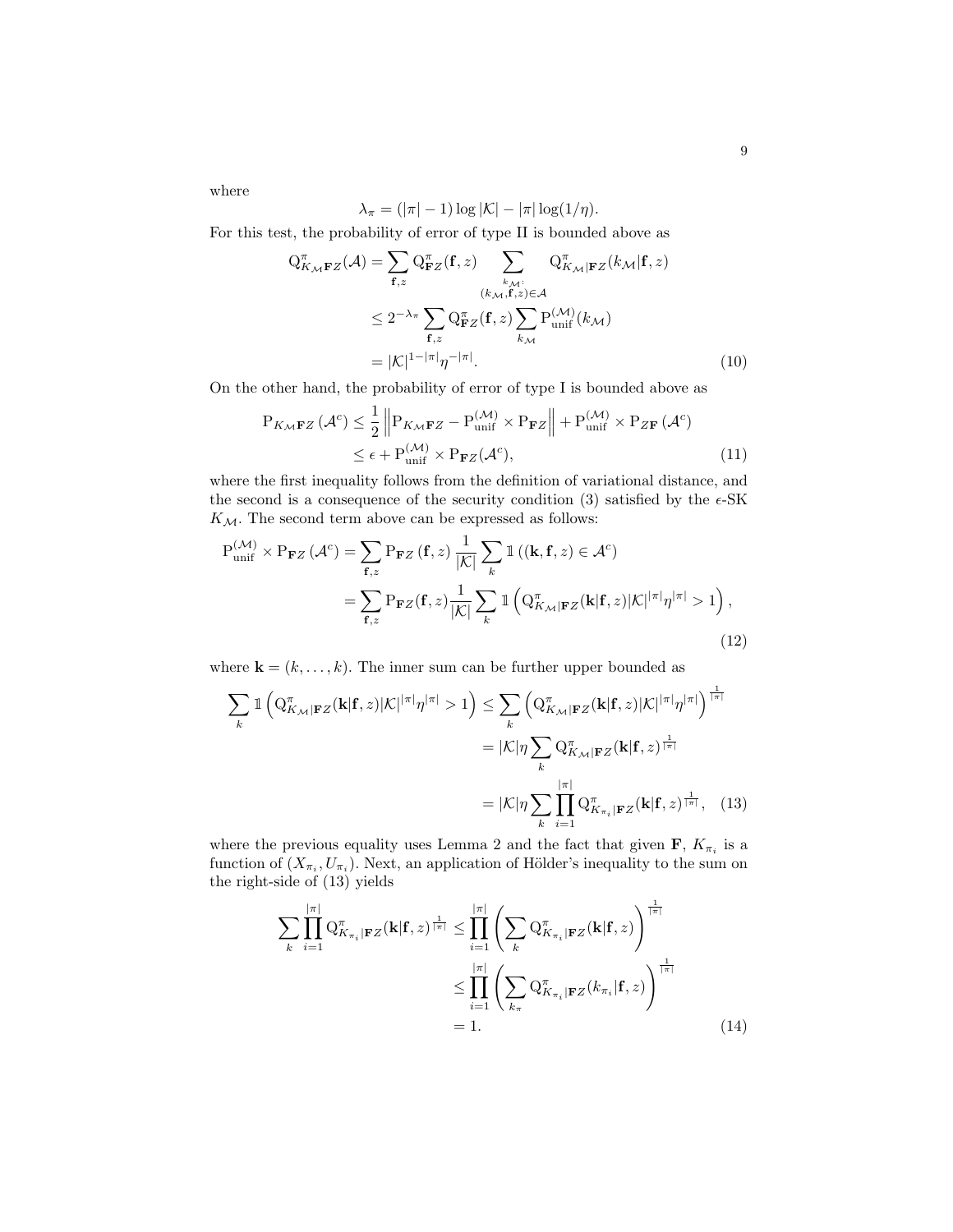Upon combining  $(12)-(14)$  we obtain

$$
P_{\text{unif}}^{(\mathcal{M})} \times P_{\mathbf{FZ}}(\mathcal{A}^c) \le \eta,
$$

which along with (11) gives

$$
P_{K_{\mathcal{M}}\mathbf{F}Z}\left(\mathcal{A}^{c}\right) \leq \epsilon + \eta. \tag{15}
$$

It follows from (15) and (10) that

$$
\beta_{\epsilon+\eta}(\mathbf{P}_{K_{\mathcal{M}}\mathbf{F}Z},\mathbf{Q}_{K_{\mathcal{M}}\mathbf{F}Z}^{\pi}) \leq |\mathcal{K}|^{1-|\pi|}\eta^{-|\pi|},
$$

which completes the proof.  $\Box$ 

*Proof of Theorem 1.* Using the data processing inequality (5) with  $P =$  $P_{X_{\mathcal{M}}Z}$ ,  $Q = Q_{X_{\mathcal{M}}Z}^{\pi}$ , and  $W = W_{K_{\mathcal{M}}\mathbf{F}|X_{\mathcal{M}}Z}$ , we get

$$
\beta_{\epsilon+\eta} \big( \mathbf{P}_{X_{\mathcal{M}}Z}, \mathbf{Q}_{X_{\mathcal{M}}Z}^{\pi} \big) \leq \beta_{\epsilon+\eta} \big( \mathbf{P}_{K_{\mathcal{M}}\mathbf{F}Z}, \mathbf{Q}_{K_{\mathcal{M}}\mathbf{F}Z}^{\pi} \big),
$$

which along with Lemma 1 gives Theorem 1.  $\Box$ 

We close this section with a simple extension of the bound of Theorem 1. Consider a RV  $\overline{Z}$  such that  $X_{\mathcal{M}}$   $Z$   $\overline{Z}$  is a Markov chain. Then,  $S_{\epsilon}(X_1, ..., X_m | Z)$ cannot decrease if the eavesdropper observes  $\overline{Z}$  instead of  $Z$ , i.e.,

$$
S_{\epsilon}(X_1, ..., X_m | Z) \le S_{\epsilon}(X_1, ..., X_m | \overline{Z}).
$$

This observation and Theorem 1 give the following result.

Corollary 1. Given  $0 \leq \epsilon < 1$ ,  $0 < \eta < 1 - \epsilon$ , a partition  $\pi$  of M and a RV  $\overline{Z}$ such that  $X_{\mathcal{M}} - Z - \overline{Z}$  is a Markov chain. It holds that

$$
S_{\epsilon}(X_1, ..., X_m | Z) \le \frac{1}{|\pi| - 1} \left[ -\log \beta_{\epsilon + \eta} \left( \mathbf{P}_{X_{\mathcal{M}} \overline{Z}}, \mathbf{Q}_{X_{\mathcal{M}} \overline{Z}}^{\pi} \right) + |\pi| \log(1/\eta) \right],
$$
  
for all  $\mathbf{Q}_{X_{\mathcal{M}} \overline{Z}}^{\pi}$  satisfying  $\mathbf{Q}_{X_{\mathcal{M}} |\overline{Z}}^{\pi} = \prod_{i=1}^{|\pi|} \mathbf{Q}_{X_{\pi_i} |\overline{Z}}^{\pi}$ .

 $i=1$ 

## 4 Asymptotic tightness of the upper bound

In this section, we show that our upper bound on  $S_{\epsilon}(X_1, ..., X_m | Z)$  in Theorem 1 is asymptotically tight. Moreover, it extends some previously known upper bounds on C to upper bounds on  $C(\epsilon)$ , for all  $0 < \epsilon < 1$ .

First, consider the case where the eavesdropper gets no side information, i.e.,  $Z =$  constant. With this simplification, the SK capacity C for multiple parties was characterized by Csiszár and Narayan [13]. Furthermore, they introduced the remarkable expression on the right-side of (16) below as an upper bound for C, and showed its tightness for  $m = 2,3$ . Later, the tightness of the upper bound for arbitrary m was shown in [9]; we summarize these developments in the result below.

10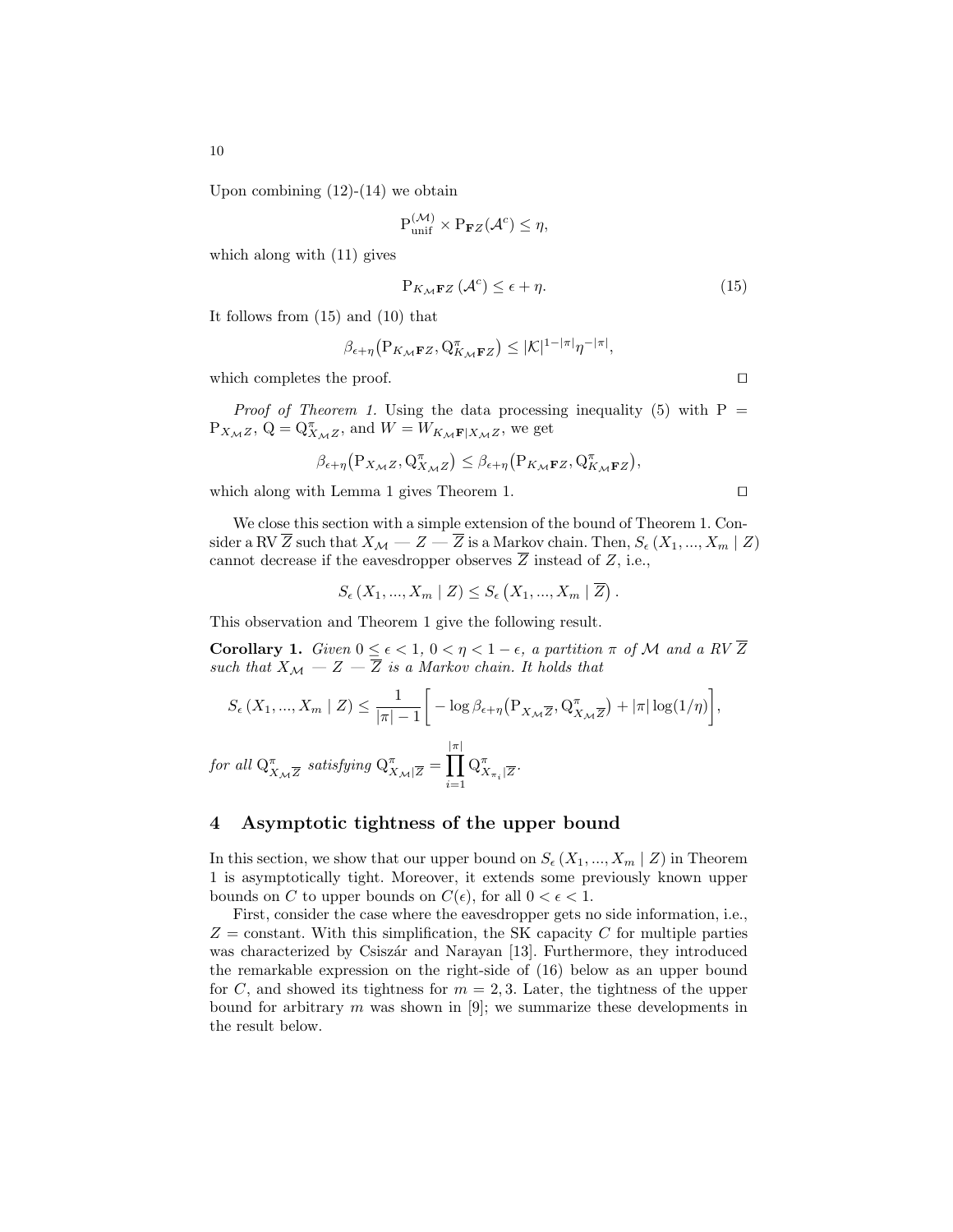**Theorem 2.** [13, 9] The SK capacity C for the case when eavesdropper's side information  $Z = constant$  is given by

$$
C = \min_{\pi} \frac{1}{|\pi| - 1} D\left(\mathbf{P}_{X_{\mathcal{M}}}\middle\|\prod_{i=1}^{|\pi|} \mathbf{P}_{X_{\pi_i}}\right),\tag{16}
$$

where the min is over all partitions  $\pi$  of M.

This generalized the classic result of Maurer  $[20]$  and Ahlswede and Csiszár  $[1]$ , which established that for two parties,  $C = D(P_{X_1 X_2} || P_{X_1} \times P_{X_2})$ , which is the same as Shannon's mutual information between  $X_1$  and  $X_2$ .

The converse part of Theorem 2 relied critically on the fact that  $\epsilon \to 0$ as  $n \to 0$ . Below we strengthen the converse and show that the upper bound for SK rates implied by Theorem 2 holds even when  $\epsilon$  is fixed. Specifically, for  $0 < \epsilon < 1$  and  $Z = constant$ , an application of Theorem 1 to the IID rvs  $X_{\mathcal{M}}^n$ , with  $Q_{X_{\mathcal{M}}}^{\pi} = \prod_{i=1}^{|\pi|} P_{X_{\pi_i}}^n$ , yields

$$
S_{\epsilon}(X_1^n, ..., X_m^n) \le \frac{1}{|\pi| - 1} \left[ -\log \beta_{\epsilon + \eta} \left( P_{X_{\mathcal{M}}}^n, \prod_{i=1}^{|\pi|} P_{X_{\pi_i}}^n \right) + |\pi| \log(1/\eta) \right],
$$

where  $\eta < 1 - \epsilon$ . Therefore, using Stein's Lemma (see (6)) we get

$$
C(\epsilon) \le \frac{1}{|\pi| - 1} \liminf_{n \to \infty} \frac{1}{n} \log \beta_{\epsilon + \eta} \left( P_{X_{\mathcal{M}}}^n, \prod_{i=1}^{|\pi|} P_{X_{\pi_i}}^n \right)
$$

$$
= \frac{1}{|\pi| - 1} D\left( P_{X_{\mathcal{M}}} \middle\| \prod_{i=1}^{|\pi|} P_{X_{\pi_i}} \right).
$$

Thus, we have established the following strong converse for the SK capacity when  $Z = constant$ .

Corollary 2 (Strong Converse). For every  $0 < \epsilon < 1$ , the  $\epsilon$ -SK capacity when  $Z = constant$  is given by

$$
C(\epsilon) = C = \min_{\pi} \frac{1}{|\pi| - 1} D\left(\mathbf{P}_{X_{\mathcal{M}}}\middle\|\prod_{i=1}^{|\pi|} \mathbf{P}_{X_{\pi_i}}\right).
$$

Next, we consider the general case for two parties, where the eavesdropper's side information Z may not be constant. Applying Corollary 1 with

$$
{\mathbf Q}^\pi_{X_1^nX_2^n\overline{Z}^n}={\mathbf P}^n_{X_1|\overline{Z}}\,{\mathbf P}^n_{X_2|\overline{Z}}\,{\mathbf P}^n_{\overline{Z}}
$$

and following the steps above, we get the intrinsic conditional information bound of [21], without requiring the  $\epsilon$  to vanish to 0.<sup>14</sup>

 $\frac{14}{14}$  This bound is a stepping stone for other, often tighter, bounds [26, 15].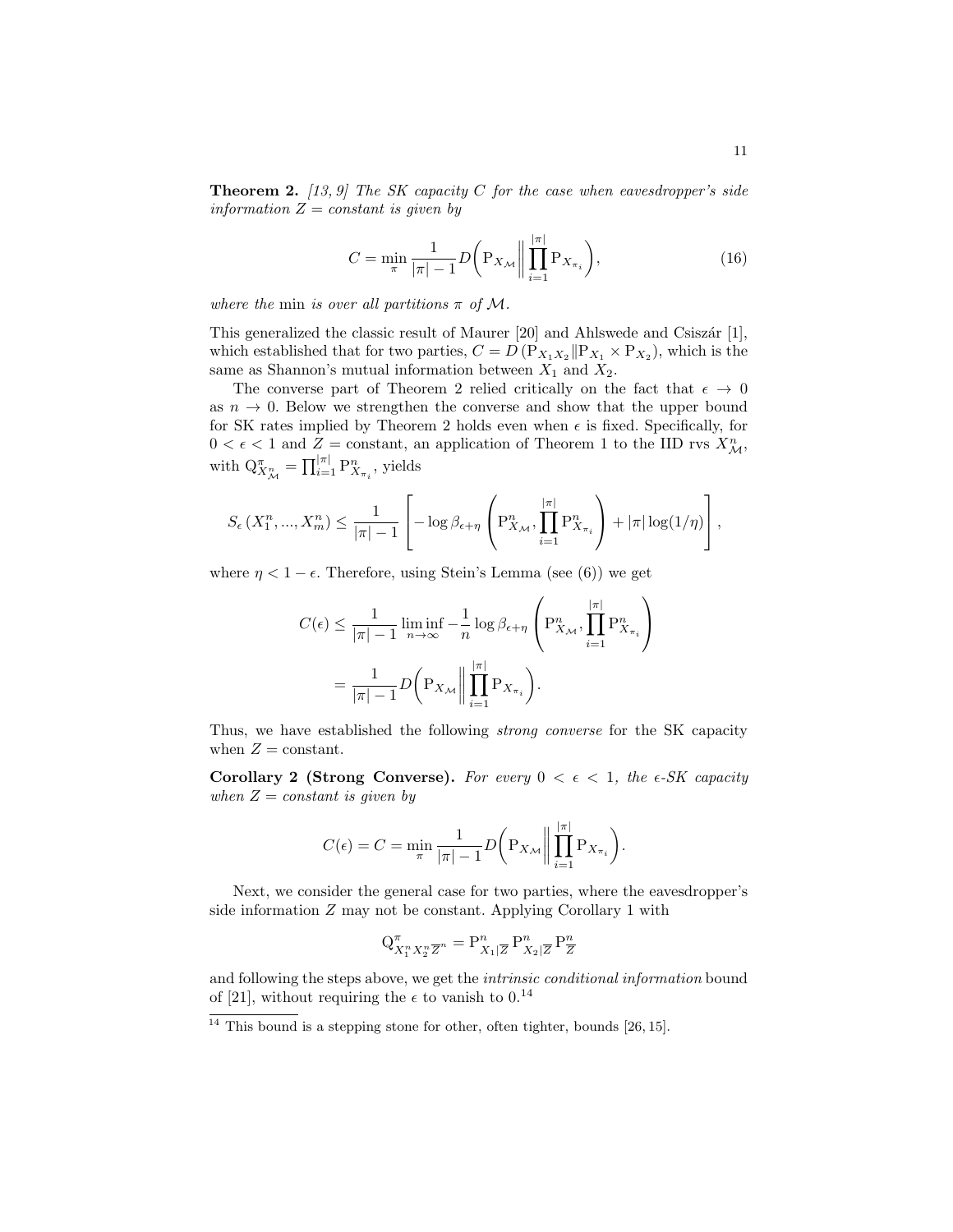**Corollary 3.** For every  $0 < \epsilon < 1$ , the  $\epsilon$ -SK capacity for two parties  $(m = 2)$ is bounded above  $as^{15}$ 

$$
C(\epsilon) \leq \min_{P_{\bar{Z}|Z}} I(X_1 \wedge X_2 | \bar{Z}).
$$

#### 5 Implications for secure computing with trusted parties

In this section, we present a connection of our result to a problem of secure function computation with trusted parties, where the parties seek to compute a function of their observations using a communication that does not reveal the value of the function by itself (without the observations at the terminals). This is in contrast to the traditional definition of secure computing [37] where the communication is secure but the parties are required not to get any more information than the computed function value. This problem was introduced in [33] where a matching necessary and sufficient condition was given for the feasibility of secure computing in the asymptotic case with IID observations. Here, using Theorem 1, we derive a necessary condition for the feasibility of such secure computing for general observations (not necessarily IID).

#### 5.1 Problem Formulation

Consider  $m \geq 2$  parties observing RVs  $X_1, ..., X_m$  taking values in finite sets  $\mathcal{X}_1, \ldots, \mathcal{X}_m$ , respectively. Upon making these observations, the parties communicate interactively in order to *securely compute* a function  $g : \mathcal{X}_1 \times \ldots \times \mathcal{X}_m \to \mathcal{G}$  in the following sense: The *i*th party forms an estimate  $G_{(i)}$  of the function based on its observation  $X_i$ , local randomization  $U_i$  and interactive communication **F**, i.e.,  $G_{(i)} = G_{(i)}(U_i, X_i, \mathbf{F})$ . For  $0 \le \epsilon, \delta < 1$ , a function g is  $(\epsilon, \delta)$ -securely computable if there exists a protocol satisfying

$$
P(G = G_{(1)} = ... = G_{(m)}) \ge 1 - \epsilon,
$$
\n(17)

$$
\frac{1}{2} \|\mathbf{P}_{G\mathbf{F}} - \mathbf{P}_G \times \mathbf{P}_{\mathbf{F}}\| \le \delta, \tag{18}
$$

where  $G = g(X_{\mathcal{M}})$ . The first condition captures the reliability of computation and the second condition ensures the security of the protocol. Heuristically, for security we require that an observer of (only)  $\bf{F}$  must not get to know the computed value of the function. We seek to characterize the  $(\epsilon, \delta)$ -securely computable functions g.

In [33], an asymptotic version of this problem was addressed. The parties observe  $X_1^n, ..., X_m^n$  and seek to compute  $G_t = g(X_{1t}, ..., X_{mt})$  for each  $t \in$  $\{1, ..., n\}$ ; consequently, the RVs  $\{G_t, 1 \le t \le n\}$  are IID. A function g is securely computable if the parties can form estimates  $G_{(1)}^{(n)},...,G_{(m)}^{(n)}$  such that

$$
P\left(G^n = G_{(1)}^{(n)} = ... = G_{(m)}^{(n)}\right) \ge 1 - \epsilon_n, \quad \frac{1}{2} || P_{G^n F} - P_{G^n} \times P_{FZ} || \le \epsilon_n,
$$

<sup>&</sup>lt;sup>15</sup> The min instead of inf is justified by the support lemma  $[12]$  (see also  $[10]$ ).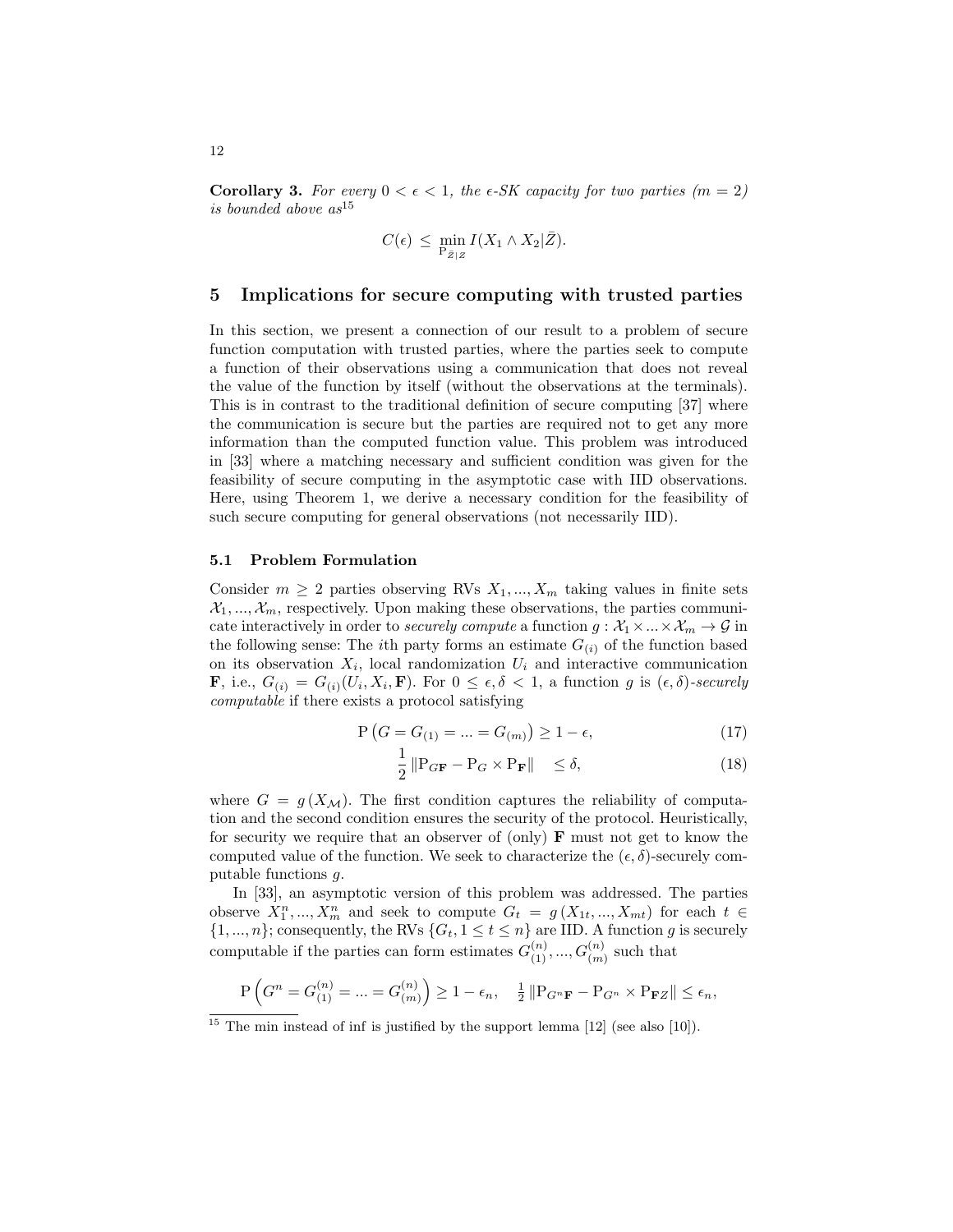where  $\lim_{n\to\infty} \epsilon_n = 0$ . The following characterization of securely computable functions g is known.

**Theorem 3.** [33] For the asymptotic case described above, a function q is securely computable if  $H(G) < C$ , where  $H(G)$  is the entropy of the RV  $G =$  $g(X_1, ..., X_m)$  and C is the SK capacity.

Conversely, if a function q is securely computable, then  $H(G) \leq C$ .

Heuristically, the necessary condition above follows upon observing that if the parties can securely compute the function  $q$ , then they can extract a SK of rate  $H(G)$  from RVs  $G<sup>n</sup>$ . Therefore,  $H(G)$  must be necessarily less than the maximum rate of a SK that can be generated, namely the SK capacity C.

In the next section, this heuristic is applied to obtain a necessary condition for a function q to be  $(\epsilon, \delta)$ -securely computable for general observations.

#### 5.2 A necessary condition for functions to be securely computable

We present a necessary condition for a function q to be  $(\epsilon, \delta)$ -securely computable. The following definition is required.

**Definition 3.** Denote by  $\mathcal{P}(\mathcal{X})$  the set  $\{P : P(x) \geq 0 \,\forall x, \text{ and } \sum_x P(x) \leq 1\}$ . For  $P_X \in \mathcal{P}(\mathcal{X})$ , the min-entropy of  $P_X$  is given by

$$
H_{\min}\left(\mathbf{P}_X\right) = -\log \max_x \mathbf{P}_X\left(x\right).
$$

The  $\epsilon$ -smooth min-entropy of P<sub>X</sub> (cf. [5, 25, 27]) is defined as

$$
H_{\min}^{\epsilon}(\mathbf{P}_X) := \max_{\substack{\mathbf{P} \in \mathcal{P}(X) : \\ \frac{1}{2} ||\mathbf{P}_X - \mathbf{P}|| \le \epsilon}} H_{\min}(\mathbf{P}).
$$

Corollary 4. For  $0 \leq \epsilon, \delta < 1$  with  $\epsilon + \delta < 1$ , if a function g is  $(\epsilon, \delta)$ -securely computable, then

$$
H_{\min}^{\xi}(\mathbf{P}_G) \le \frac{1}{|\pi| - 1} \left[ -\log \beta_{\mu} \left( \mathbf{P}_{X_{\mathcal{M}}Z}, \mathbf{Q}_{X_{\mathcal{M}}Z}^{\pi} \right) + |\pi| \log(1/\eta) \right] + 2 \log(1/2\zeta) + 1,
$$
  

$$
\forall \mathbf{Q}_{X_{\mathcal{M}}Z}^{\pi} \in \mathcal{Q}(\pi), \qquad (19)
$$

for every  $\mu := \epsilon + \delta + 2\xi + \zeta + \eta$  with  $\xi, \zeta, \eta > 0$  such that  $\mu < 1$ , and for every partition  $\pi$  of M.

The proof of Corollary 4 is based on extracting an  $\epsilon$ -SK from the RV G that the parties share. We need the following version of the Leftover-Hash Lemma, which is a significant extension of the original result of Impagliazzo-Levin-Luby in [17] (see, also, [2]).

**Lemma 3.** (cf. [25, 27]) For  $0 \le \epsilon < 1$  and a RV X taking values in X, there exists<sup>16</sup> K :  $\mathcal{X} \to \mathcal{K}$  such that the RV K = K(X) satisfies

$$
\frac{1}{2} \left\| \mathbf{P}_K - \mathbf{P}_{\text{unif}} \right\| \le 2\epsilon + \frac{1}{2} \sqrt{|K| 2^{-H_{\text{min}}^{\epsilon}(\mathbf{P}_X)}},\tag{20}
$$

where  $P_{\text{unif}}$  is the uniform distribution on  $K$ .

<sup>16</sup> A randomly chosen function from a 2-universal hash family suffices.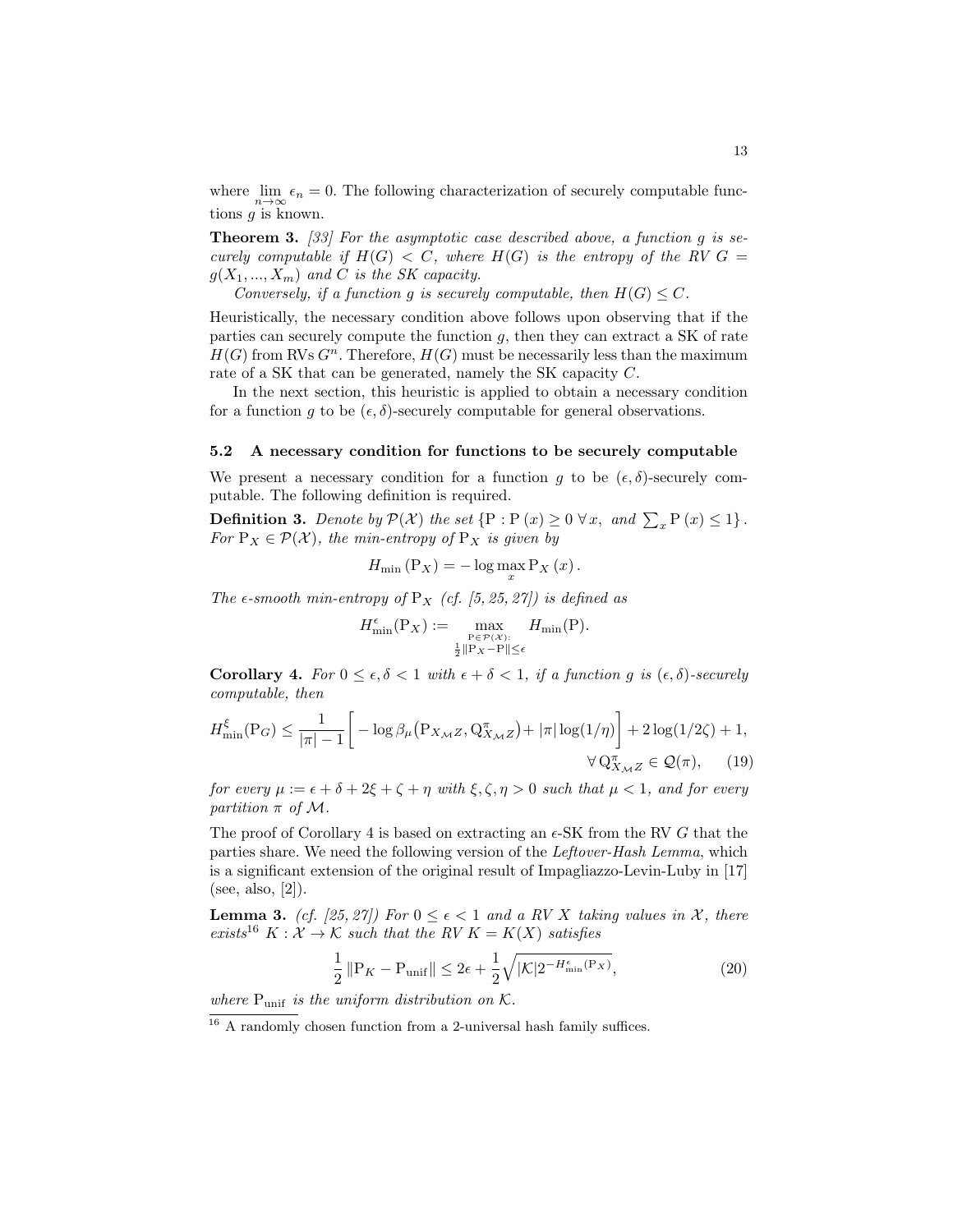*Proof of Corollary 4.* Lemma 3 with  $X = G$  and condition (18) imply that there exists  $K = K(G)$  with

$$
\frac{1}{2} || P_{K(G)\mathbf{F}} - P_{\text{unif}} \times P_{\mathbf{F}} ||
$$
\n
$$
\leq \frac{1}{2} || P_{K(G)\mathbf{F}} - P_{K(G)} \times P_{\mathbf{F}} || + \frac{1}{2} || P_{K(G)} \times P_{\mathbf{F}} - P_{\text{unif}} \times P_{\mathbf{F}} ||
$$
\n
$$
\leq \frac{1}{2} || P_{G\mathbf{F}} - P_G \times P_{\mathbf{F}} || + \frac{1}{2} || P_{K(G)} - P_{\text{unif}} ||
$$
\n
$$
\leq \delta + 2\xi + \frac{1}{2} \sqrt{|K| 2^{-H_{\text{min}}^{\xi}(\mathbf{P}_G)}}.
$$

Thus, in the view of Proposition 1, for  $|\mathcal{K}| = \lfloor 2^{H_{\min}^{\xi}(\text{P}_G)} 4\zeta^2 \rfloor$ , the RV K constitutes<sup>17</sup> an  $(\epsilon + \delta + 2\xi + \zeta)$ -SK. An application of Theorem 1 gives (19).

#### 5.3 Illustrative Examples

Example 1. (Computing functions of independent observations using a **perfect SK).** Suppose the *i*th party observes  $U_i$ , where the RVs  $U_1, ..., U_m$  are mutually independent. Furthermore, all parties share a  $\kappa$ -bit perfect SK K which is independent of  $U_{\mathcal{M}}$ . How many bits  $\kappa$  are required to  $(\epsilon, \delta)$ -securely compute a function  $g(U_1, ..., U_m)$ ?

Note that the data observed by the *i*th party is given by  $X_i = (U_i, K)$ . A simple calculation shows that for every partition  $\pi$  of  $\mathcal{M}$ ,

$$
\beta_{\epsilon} \left( P_{X_{\mathcal{M}}} , \prod_{i=1}^{|\pi|} P_{X_{\pi_i}} \right) \geq (1 - \epsilon) \kappa^{1 - |\pi|},
$$

and therefore, by Corollary 4 a necessary condition for g to be  $(\epsilon, \delta)$ -securely computable is

$$
H_{\min}^{\xi}(\mathbf{P}_G) \le \kappa + \frac{1}{|\pi| - 1} \left( |\pi| \log(1/\eta) + \log(1/(1 - \mu)) \right) + 2 \log(1/2\zeta) + 1, (21)
$$

for every  $\xi, \zeta, \eta > 0$  satisfying  $\mu = \epsilon + \delta + 2\xi + \zeta + \eta < 1$ .

For the special case when  $U_i = B_i^n$ , a sequence of independent, unbiased bits, and

$$
g(B_1^n,...,B_m^n)=B_{11}\oplus...\oplus B_{m1},...,B_{1n}\oplus...\oplus B_{mn},
$$

i.e., the parties seek to compute the (element-wise) parities of the bit sequences, it holds that  $H_{\min}^{\xi}(\mathrm{P}_G) \geq n$ . Therefore,  $(\epsilon, \delta)$ -secure computing is feasible only if  $n \leq \kappa + O(1)$ . We remark that this necessary condition is also (almost) sufficient. Indeed, if  $n \leq \kappa$ , all but the mth party can reveal all their bits  $B_1^n, \ldots, B_{m-1}^n$ and the mth party can send back  $B_1^n \oplus \ldots \oplus B_m^n \oplus K_n$ , where  $K_n$  denotes any n out of  $\kappa$  bits of K. Clearly, this results in a secure computation of g.

14

<sup>&</sup>lt;sup>17</sup> Strictly speaking, the estimates  $K_1, ..., K_m$  of K formed by different parties constitute the  $(\epsilon + \delta + 2\xi + \zeta)$ -SK in the sense of (3).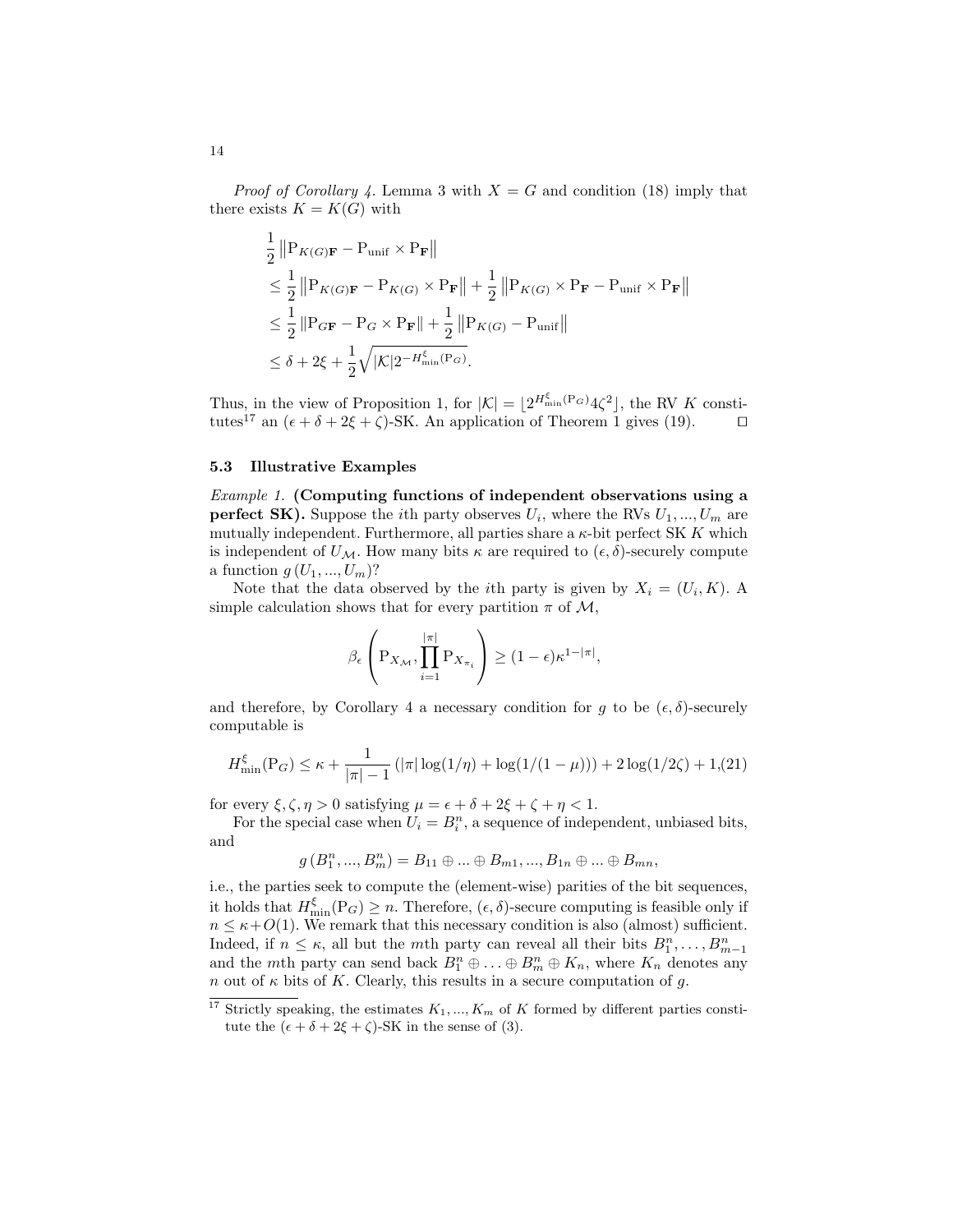Example 2. (Secure transmission). Two parties sharing a  $\kappa$ -bit perfect SK K seek to exchange a message M securely.<sup>18</sup> To this end, they communicate interactively using a communication  $\bf{F}$ , and based on this communication the second party forms an estimate  $\hat{M}$  of the first party's message  $M$ . This protocol accomplishes  $(\epsilon, \delta)$ -secure transmission if

$$
P\left(M = \hat{M}\right) \ge 1 - \epsilon, \quad \frac{1}{2} \left\|P_{M\mathbf{F}} - P_M \times P_{\mathbf{F}}\right\| \le \delta.
$$

The classic result of Shannon [30] implies that  $(0,0)$ -secure transmission is feasible only if  $\kappa$  is at least log  $||M||$ , where  $||M||$  denotes the size of the message space.<sup>19</sup> But, can we relax this constraint for  $\epsilon, \delta > 0$ ? In this example, we will give a necessary condition for the feasibility of  $(\epsilon, \delta)$ -secure transmission by relating it to the previous example.

Specifically, let the observations of the two parties consist of  $X_1 = (M, K)$ ,  $X_2 = K$ . Then,  $(\epsilon, \delta)$ -secure transmission of M is tantamount to securely computing the function  $g(X_1, X_2) = M$ . Therefore, using (21),  $(\epsilon, \delta)$ -secure transmission of  $M$  is feasible only if

$$
H_{\min}^{\xi}(\mathbf{P}_M) \le \kappa + 2\log(1/\eta) + \log(1/(1-\mu)) + 2\log(1/2\zeta) + 1,\tag{22}
$$

for every  $\xi, \zeta, \eta > 0$  satisfying  $\mu = \epsilon + \delta + 2\xi + \zeta + \eta < 1$ .

Condition (22) brings out a trade-off between  $\kappa$  and  $\epsilon + \delta$  (cf. [18, Problems 2.12 and 2.13]). For an illustration, consider a message M consisting of a RV Y taking values in a set  $\mathcal{Y} = \{0,1\}^n \cup \{0,1\}^{2n}$  and with the following distribution:

$$
P_Y(y) = \begin{cases} \frac{1}{2} \cdot \frac{1}{2^n} & y \in \{0, 1\}^n \\ \frac{1}{2} \cdot \frac{1}{2^{2n}} & y \in \{0, 1\}^{2n} \end{cases}.
$$

For  $\epsilon + \delta = 0$ , we know that secure transmission will require  $\kappa$  to be more than the worst-case message length 2n. But perhaps by allowing  $\epsilon + \delta$  to be greater than 0, we can make do with fewer SK bits; for instance, perhaps  $\kappa$ equal to  $H(M) = (3/2)n + 1$  will suffice (note that the *average message length* equals  $(3/2)n$ . The necessary condition above says that this is not possible if  $\epsilon + \delta < 1/2$ . Indeed, since  $H_{\min}^{\xi}(\mathcal{P}_Y) \ge 2n$  for  $\xi = 1/4$ , we get from (22) that the message  $M = Y$  can be  $(\epsilon, \delta)$ -securely transmitted only if  $2n \leq \kappa + O(1)$ , where the constant depends on  $\epsilon$  and  $\delta$ .

## 6 Discussion

The evaluation of the upper bound in Theorem 1 relies on the computation of  $\beta_{\epsilon}(\text{P}, \text{Q})$ . The latter is given by a linear program (see (4)), solving which has a polynomial complexity in the size of the observation space. Also, weaker bounds

<sup>&</sup>lt;sup>18</sup> A message M is a RV with known distribution  $P_M$ .

<sup>&</sup>lt;sup>19</sup> This is a slight generalization of Shannon's original result; see [18, Theorem 2.7] for a proof.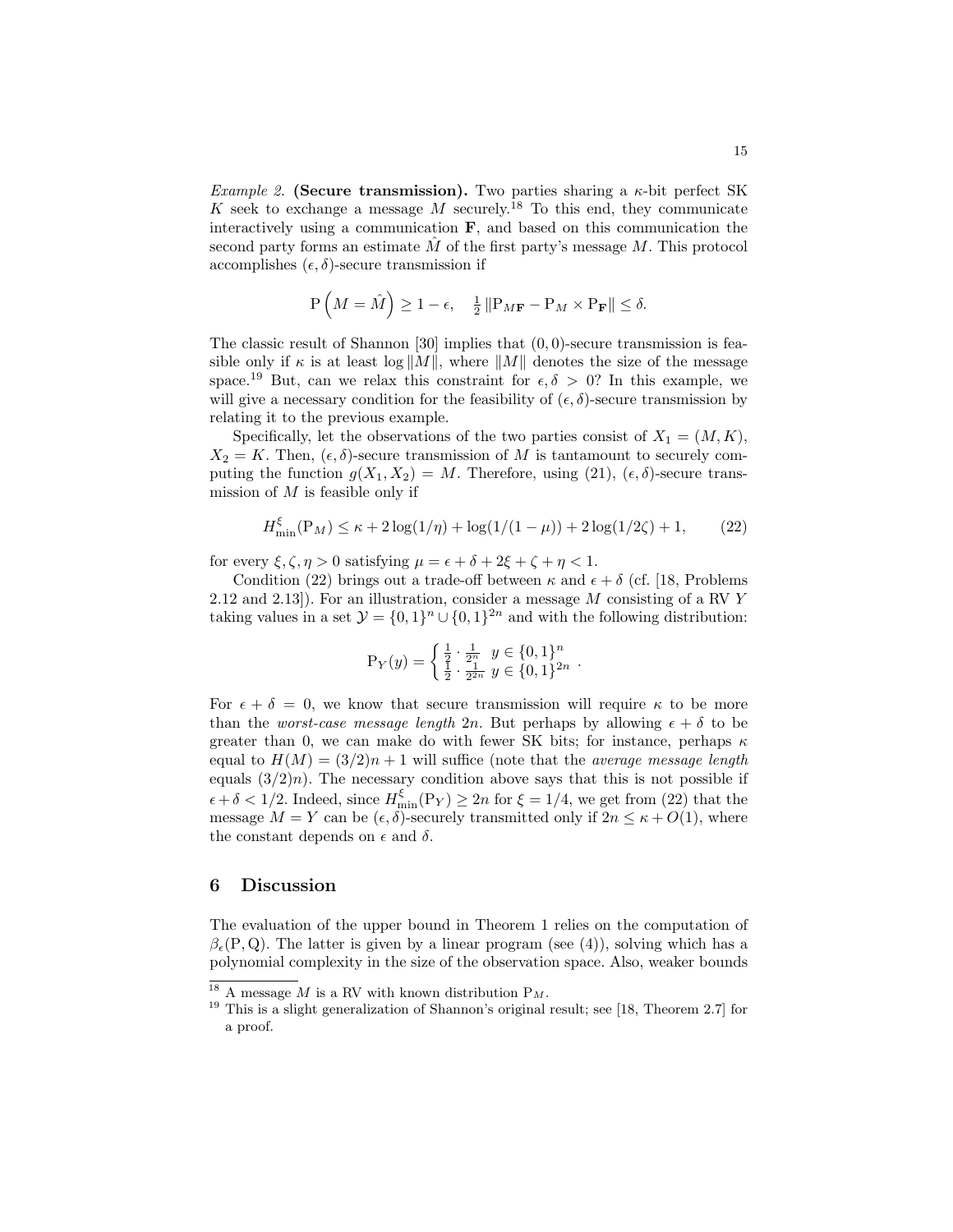than (8) can be obtained by using upper bounds on  $-\log \beta_e(P,Q)$ ; the following is easy to show:

$$
-\log \beta_{\epsilon}(\mathbf{P}, \mathbf{Q}) \leq \inf_{\gamma} \gamma - \log \left( \mathbf{P} \left( \log \frac{\mathbf{P}(X)}{\mathbf{Q}(X)} \leq \gamma \right) - \epsilon \right).
$$

In particular, using  $\gamma = D_{\alpha}(P, Q) + \frac{1}{1-\alpha} \log(1 - \epsilon - \epsilon')$ , where  $D_{\alpha}(P, Q)$  is the Rényi's divergence of order  $\alpha > 1$  [29] given by

$$
D_{\alpha}(\mathbf{P}, \mathbf{Q}) = \frac{1}{\alpha - 1} \log \sum_{x \in \mathcal{X}} \mathbf{P}(x)^{\alpha} \mathbf{Q}(x)^{1 - \alpha},
$$

it can be shown that

$$
-\log \beta_{\epsilon}(\mathbf{P}, \mathbf{Q}) \le D_{\alpha}(\mathbf{P}, \mathbf{Q}) + \frac{1}{1-\alpha} \log(1-\epsilon-\epsilon') - \log(\epsilon').
$$

In general, this bound is not tight, but it can lead to an upper bound on SK length that is easier to evaluate than the original bound (8) and can also be used to prove Stein's lemma (see  $(6)$ ). Tighter bounds are available when P and Q correspond to IID RVs or a Markov chain [36].

Finally, we remark that we did not present any general protocols for multiparty SK agreement or for secure function computation with trusted parties. For the SK agreement problem, it is possible to mimic the approach in [20, 1, 13, 27] to obtain protocols that first use communication for information reconciliation and then extract SKs using privacy amplification. The challenge in the multiparty setup is to identify the appropriate information to be reconciled. The task is perhaps even more daunting for the secure function computation with trusted parties where, at the outset, the communication must be selected to be almost independent of the computed function value. A sufficient condition for the existence of such communication can be derived based on the approach in [8] (cf. [28]). Specifically, the sufficient condition will guarantee the existence of random (noninteractive) communication that is almost independent of the function value and at the same time allows each party to recover the collective data of all the parties. But it is unclear if the resulting sufficient condition matches the necessary condition in Corollary 4. In particular, we cannot verify or contradict the following intriguing observations made in [13] and [33] (see, also, [31]), respectively:

- 1. A largest rate SK can be generated by recovering the collective data of all the parties  $X_{\mathcal{M}}^n$ , locally, at each party.<sup>20</sup>
- 2. Every securely computable function can be computed by first recovering the entire data at each terminal, using a communication that does not give away the value of g.

Examining if these asymptotic principles hold in the general single-shot setting is an interesting future research direction.

<sup>&</sup>lt;sup>20</sup> Recovering  $X_{\mathcal{M}}^n$  at a party is referred to as the party attaining *omniscience* [13].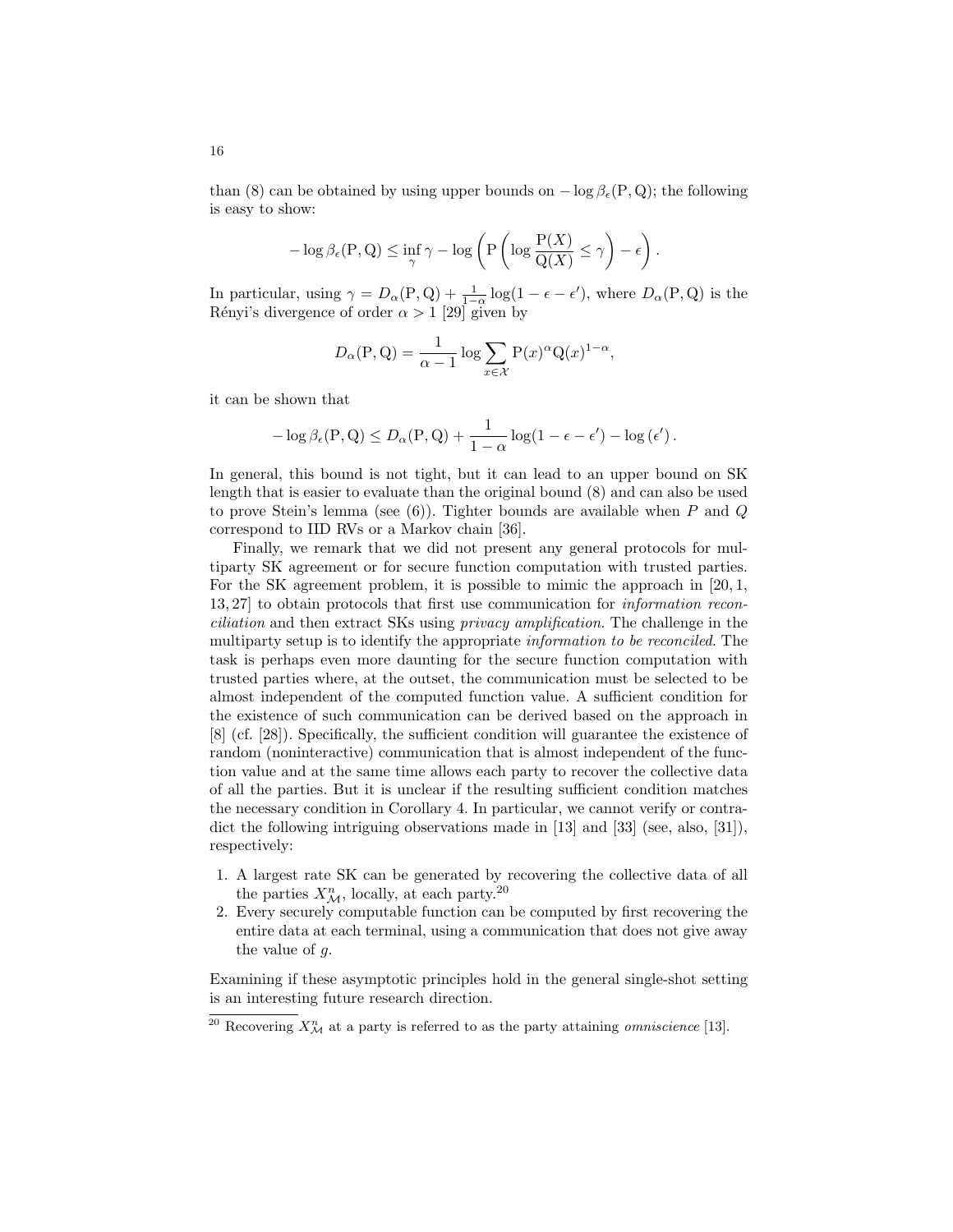# Acknowledgment

The authors would like to thank Prakash Narayan for helpful comments and discussions. Also, thanks are due to Jonathan Katz for comments that helped us to improve the presentation.

# References

- 1. Ahlswede, R., Csiszár, I.: Common randomness in information theory and cryptography–part i: Secret sharing. IEEE Trans. Inf. Theory 39(4) (July 1993) 1121–1132
- 2. Bennett, C.H., Brassard, G., Crépeau, C., Maurer, U.M.: Generalized privacy amplification. IEEE Trans. Inf. Theory  $41(6)$  (November 1995) 1915–1923
- 3. Bennett, C.H., Brassard, G., Robert, J.M.: Privacy amplification by public discussion. SIAM J. Comput. 17(2) (1988) 210–229
- 4. Bennett, C.H., DiVincenzo, D.P., Smolin, J.A., Wootters, W.K.: Mixed-state entanglement and quantum error correction. Phys. Rev. A 54 (November 1996) 3824–3851
- 5. Cachin, C.: Smooth entropy and Rényi entropy. EUROCRYPT, LNCS 1233 (1997) 193–208
- 6. Canetti, R.: Universally composable security: a new paradigm for cryptographic protocols. Proc. Annual Symposium on Foundations of Computer Science (also, see Cryptology ePrint Archive, Report 2000/067) (2001) 136–145
- 7. Cerf, N., Massar, S., Schneider, S.: Multipartite classical and quantum secrecy monotones. Physical Review A 66(4) (October 2002) 042309
- 8. Chan, C.: Agreement of a restricted secret key. Proc. IEEE International Symposium on Information Theory (July 2012) 1782–1786
- 9. Chan, C., Zheng, L.: Mutual dependence for secret key agreement. Proc. Annual Conference on Information Sciences and Systems (CISS) (2010)
- 10. Christandl, M., Renner, R., Wolf, S.: A property of the intrinsic mutual information. Proc. IEEE International Symposium on Information Theory (June 2003) 258
- 11. Csiszár, I.: Almost independence and secrecy capacity. Prob. Pered. Inform.  $32(1)$ (1996) 48–57
- 12. Csiszár, I., Körner, J.: Information theory: Coding theorems for discrete memoryless channels. 2nd edition. Cambridge University Press (2011)
- 13. Csiszár, I., Narayan, P.: Secrecy capacities for multiple terminals. IEEE Trans. Inf. Theory 50(12) (December 2004) 3047–3061
- 14. Dodis, Y., Ostrovsky, R., Reyzin, L., Smith, A.: Fuzzy extractors: How to generate strong keys from biometrics and other noisy data. SIAM Journal on Computing 38(1) (2008) 97–139
- 15. Gohari, A.A., Anantharam, V.: Information-theoretic key agreement of multiple terminals?part i. IEEE Trans. Inf. Theory  $56(8)$  (August 2010) 3973 – 3996
- 16. Hayashi, M., Nagaoka, H.: General formulas for capacity of classical-quantum channels. IEEE Trans. Inf. Theory 49(7) (July 2003) 1753–1768
- 17. Impagliazzo, R., Levin, L.A., Luby, M.: Pseudo-random generation from one-way functions. Proc. Annual Symposium on Theory of Computing (1989) 12–24
- 18. Katz, J., Lindell, Y.: Introduction to Modern Cryptography. Chapman & Hall/CRC (2007)